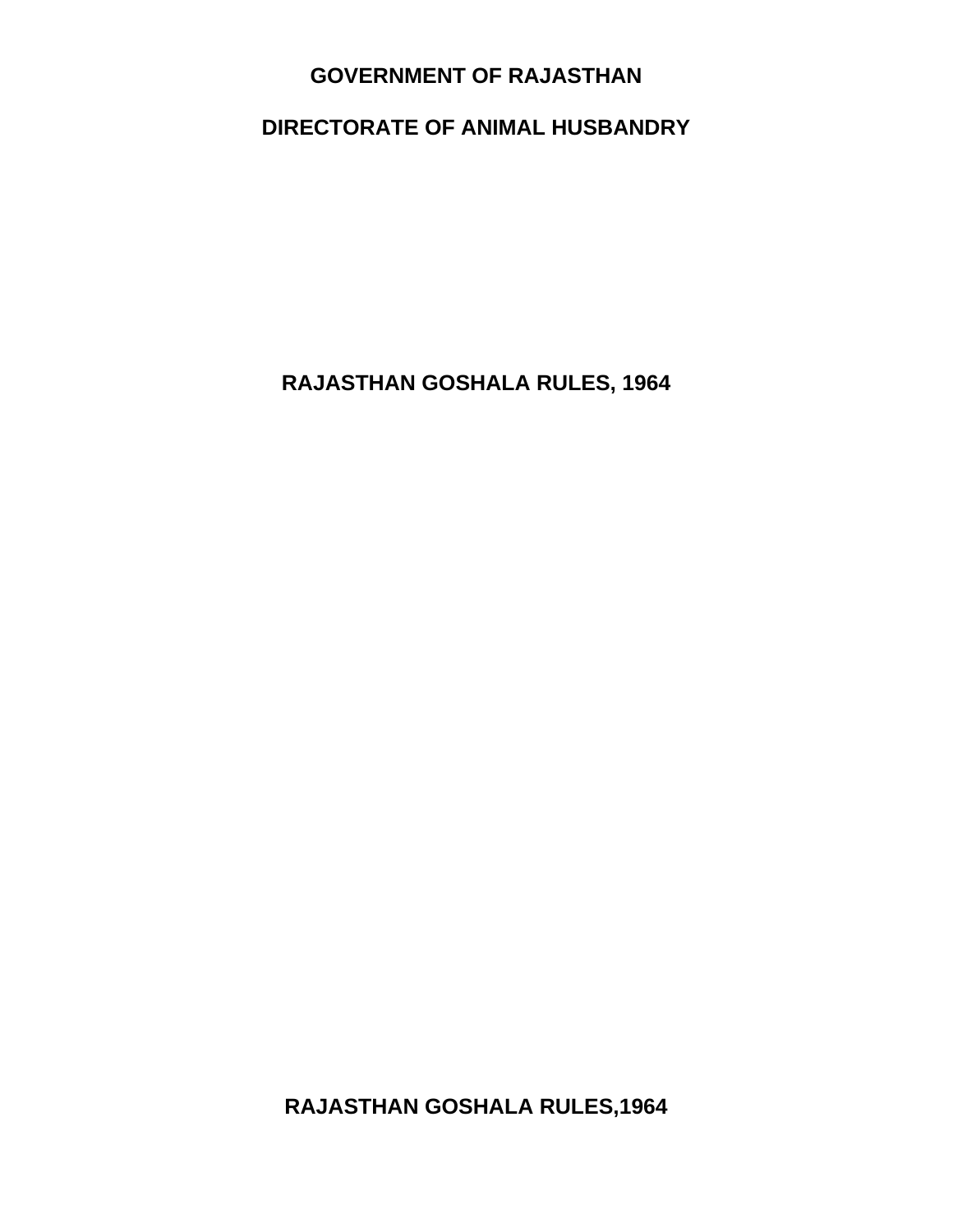# NOTIFICATION

## Jaipur, August 1964

No. F.15 (275) SCA{59}:- In exercise of the powers conferred by subsection(1) of section (13) of the Rajasthan Goshala Act,1960 (Act No. 24 of 1960) the State Government hereby makes the following rules,

### namely :-

# **THE RAJASTHAN GOSHALA RULES 1964**

1. Short title and extent:-

 (1) These rules may be called the Rajasthan Goshala Rules, 1964.

(2) They shall extend to the whole of the State of Rajasthan.

- 2. Definitions: In these rules, unless the subject or context otherwise requires;-
	- (a) "Act" means the Rajasthan Goshala Act, 1960;
	- (b) "Form" means a Form appended to these rules;

(c) "Section" means a section of the Act; and

 (d) All other words and expressions used here in but not defined shall have the meanings respectively assigned to them in the Act.

- 3. Constitution of the Federation: The Federation shall consist of 11 members to be elected by the Trustees of the Gaushalas in the manner laid down in rule 4.
- 4. Election of the members of the Federation:-

 (1) Within three months of the preparation of the Register of the Gaushalas, the Registrar shall issue to every Trustee or President or Secretary or Administrator or the person by whatever designation known, in whom the administration of a Goshala in the State vested , a notice in writing :-

 (1) Stating the date, time and place of the meeting for election of the members of the Federation at least 15 days in advance, and (ii) Inviting nominations so as to reach the Registrar at least one week before the date notified for election.

 (2) Nominations shall be duly proposed and seconded by the Trustees and shall also contain the consent of the person nominated under his own signature which shall be duly attested by any other trustee or by the Sarpanch of the Panchayat Samiti of the area in which such person resides or by a Government Officer of the Gazetted rank .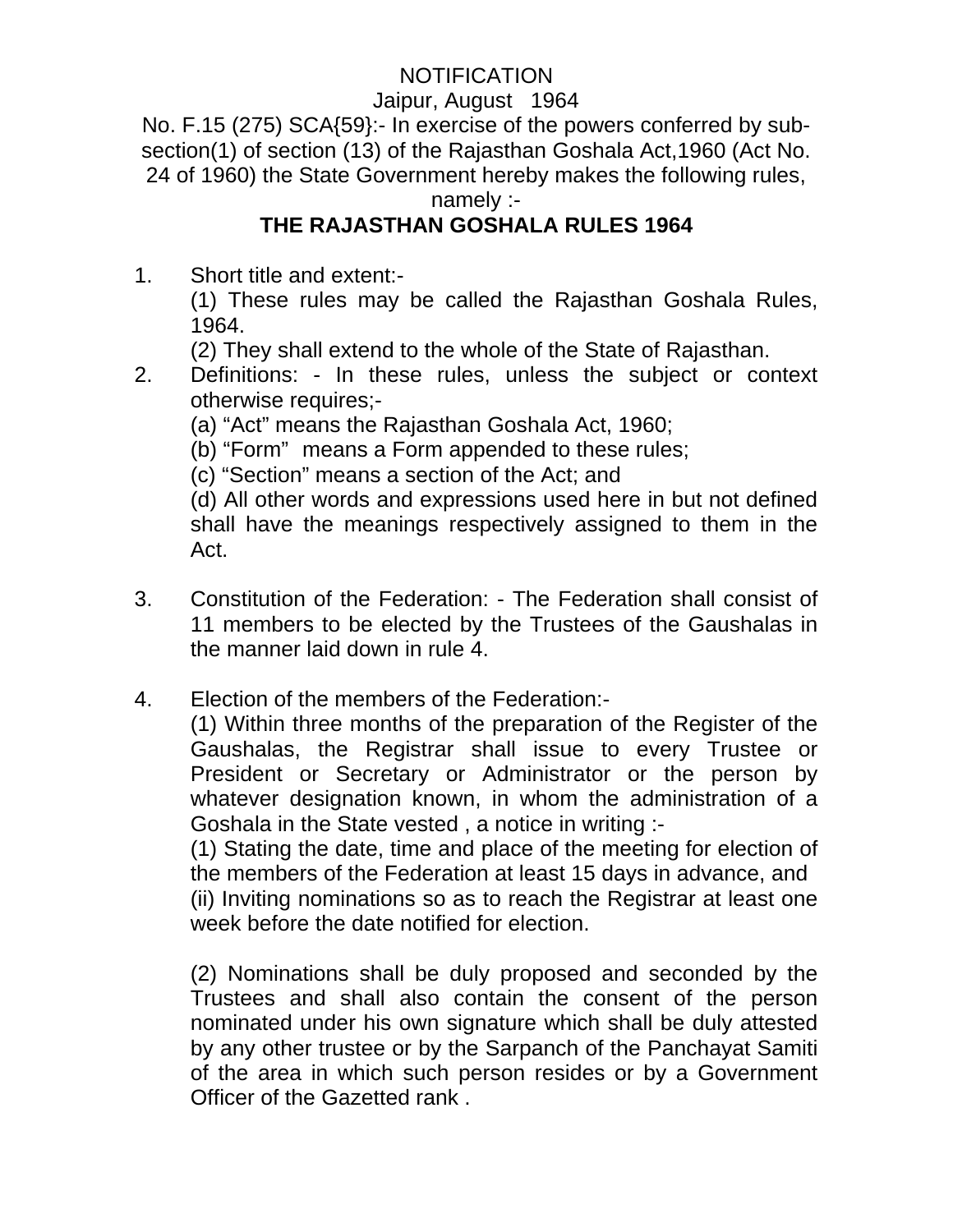(3) All nomination papers shall be scrutinised by the Registrar or any other officer authorised by him in this behalf, and those nomination papers which are not in accordance with the provisions mentioned in sub rule (2) shall be rejected by the Registrar or such officer.

 (4) On the date notified for the election, a meeting of the trustees shall be called at the appointed time and place. The Registrar shall preside over this meeting. A list of the candidates validly nominated shall be announced by him. Any candidate may withdraw his candidature by a notice in writing delivered to the Registrar at least one hour before the time fixed for the meeting. Immediately upon the announcement of the list of candidates validly nominated and who have not withdrawn their candidature, the election shall take place by a simple majority voting.

 In case of equality of votes, result shall be declared by drawing of lots in such manner as the Registrar may think proper.

 (5) Each Goshala shall have one vote which shall be exercised by its trustee. If there are more than one trustees in Goshala, the right of voting shall be exercised by the trustee nominated by the Goshala in this behalf.

 (6) Trustees of at least one fourth of the total number of Goshala or twenty five trustees each of which representing one Goshala, whichever is less, shall form the quorum for such meeting for the election.

 Provided that if at any such meeting the quorum is not present, the Registrar shall adjourn the meeting to some other date and the notice of such meeting shall be issued in the same manner as is prescribed in sub rule (1) and no quorum shall be required for any adjourned meeting.

 (7) All votes shall be recorded by the trustees in person by ballot system.

 (8) After all the 11 members have been elected; they will elect from among themselves one member as the Chairman of the Federation.

5. Application for registration of Goshala:-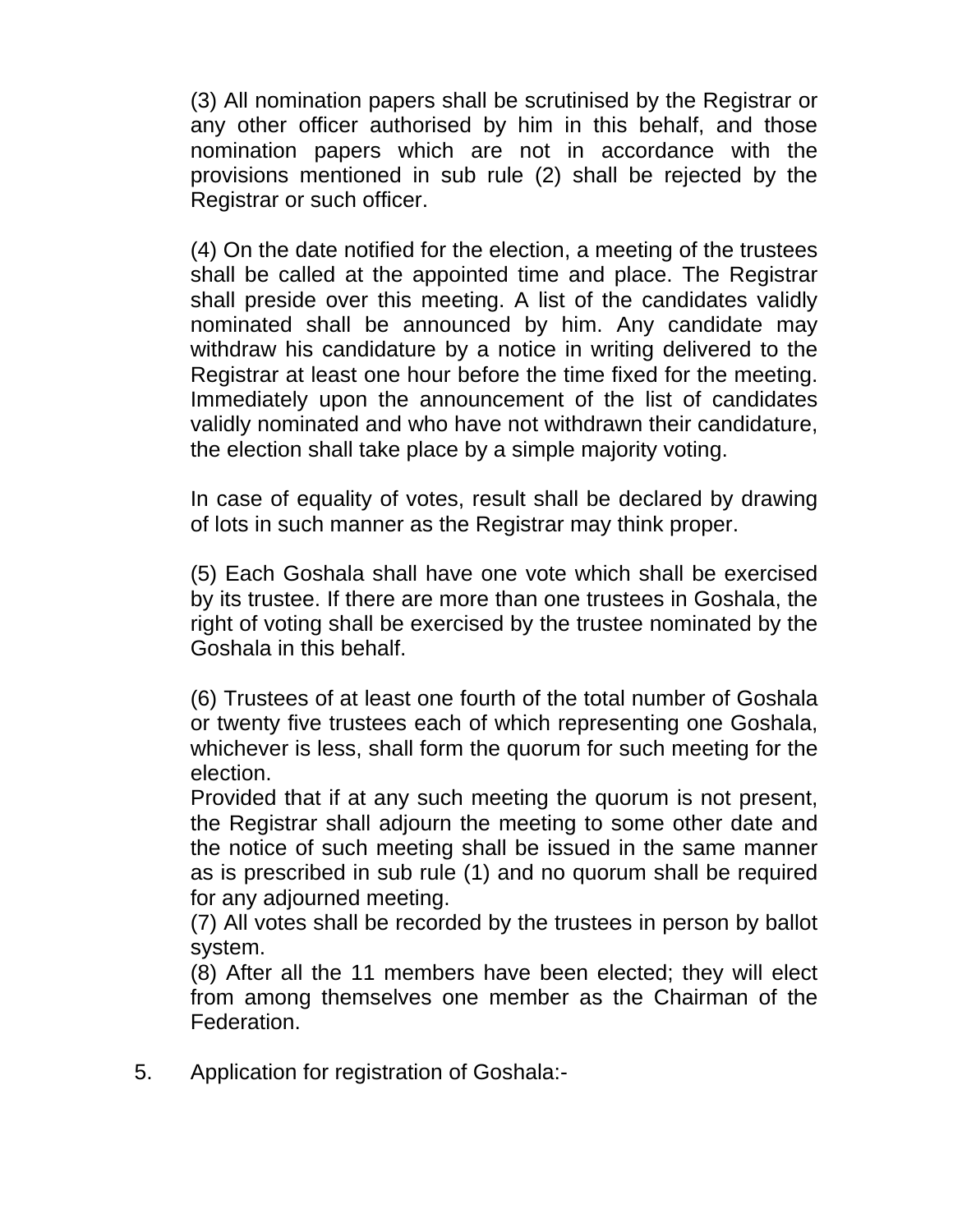(1) An application for registration of a Goshala shall be in form I and shall be submitted by the trustee of such Goshala in person or sent by registered post (acknowledgement due) to the Registrar at his office. Every such application shall be accompanied by a statement in Form II and other particulars in Forms III and IV.

 (2) After the receipt of the application and the statement under sub rule (1), the Registrar shall grant a receipt in Form No. V to the trustee or his agent.

- 6. Maintenance of register and grant of certificate of registration: The Registrar shall maintain a register of Goshala in Form VI and shall issue a certificate of registration of a Goshala in Form VII.
- 7. Notice of enquiry: The notice of enquiry required to be served on the trustees of a Goshala under sub section (2) of section 7 of the Act shall be in Form VIII.
- 8. Anuual statement of changes in the particulars of Goshala :- An annual statement required to be furnished by the trustee of a Goshala under section 8 of the Act shall be in Form IX and shall be sent to the Registrar by registered post (acknowledgement due ) or presented in person and a receipt obtained thereof.
- 9. Statement of accounts: A statement of the accounts of Goshala required to be furnished by the trustee to the Registrar under sub section (3) of section 9 of the Act shall be in Form X.
- 10. Preparation of audit note: The auditor appointed under section 9 of the Act shall prepare an audit note in Form XI.
- 11. Service of notices: Every notice required to be issued under this Act or these rules shall be served by registered post (acknowledgement due).

**By order of the Governor, Secretary to the Government.**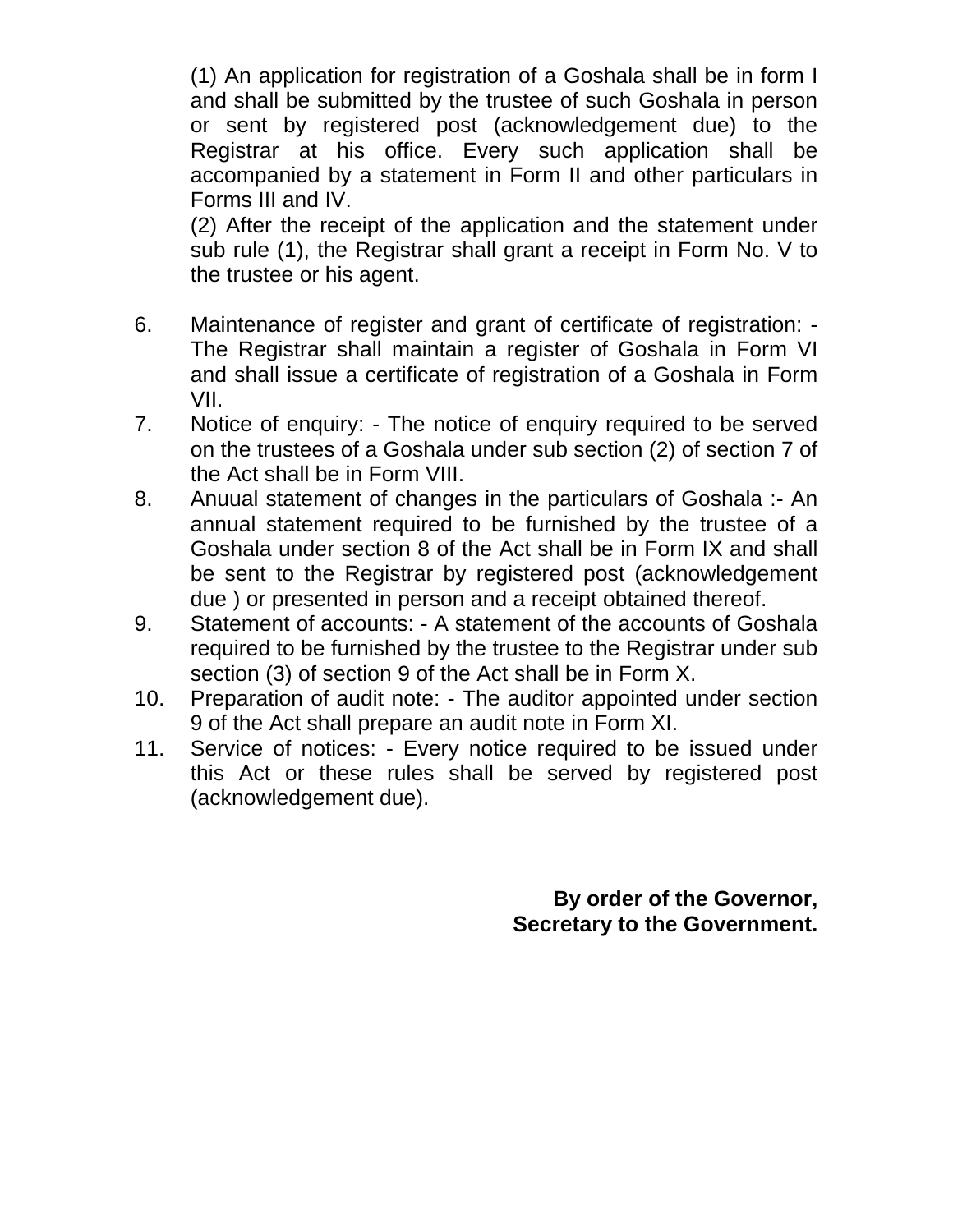# **FORM No. I**

## *[Application for Registration of Goshala under section 5(1) of Rajasthan Goshala Act, 1960 (vide rule 5]*

To,

The Registrar of Goshala, Rajasthan, Jaipur.

Sir,

I.............................................Trustee/President/Manager/Secretary of .............................................do hereby apply under section 5, sub section (1) of the Rajasthan Goshala Act , 1960 , for the registration of the Goshala known as ................................................ and established in village / Town / City ........................................Following documents are enclosed herewith :-

1. A statement in Form II as prescribed duly filled in by me.

 2. A true copy of the resolution of the Goshala Committee authorising me to function as a trustee with in the meaning and for the purposes of the Act.

 3. Two copies of the constitution, rules and regulations of the Goshala.

Signature of trustee.

Designation.

Date.............

Place............ Name and address ofGoshala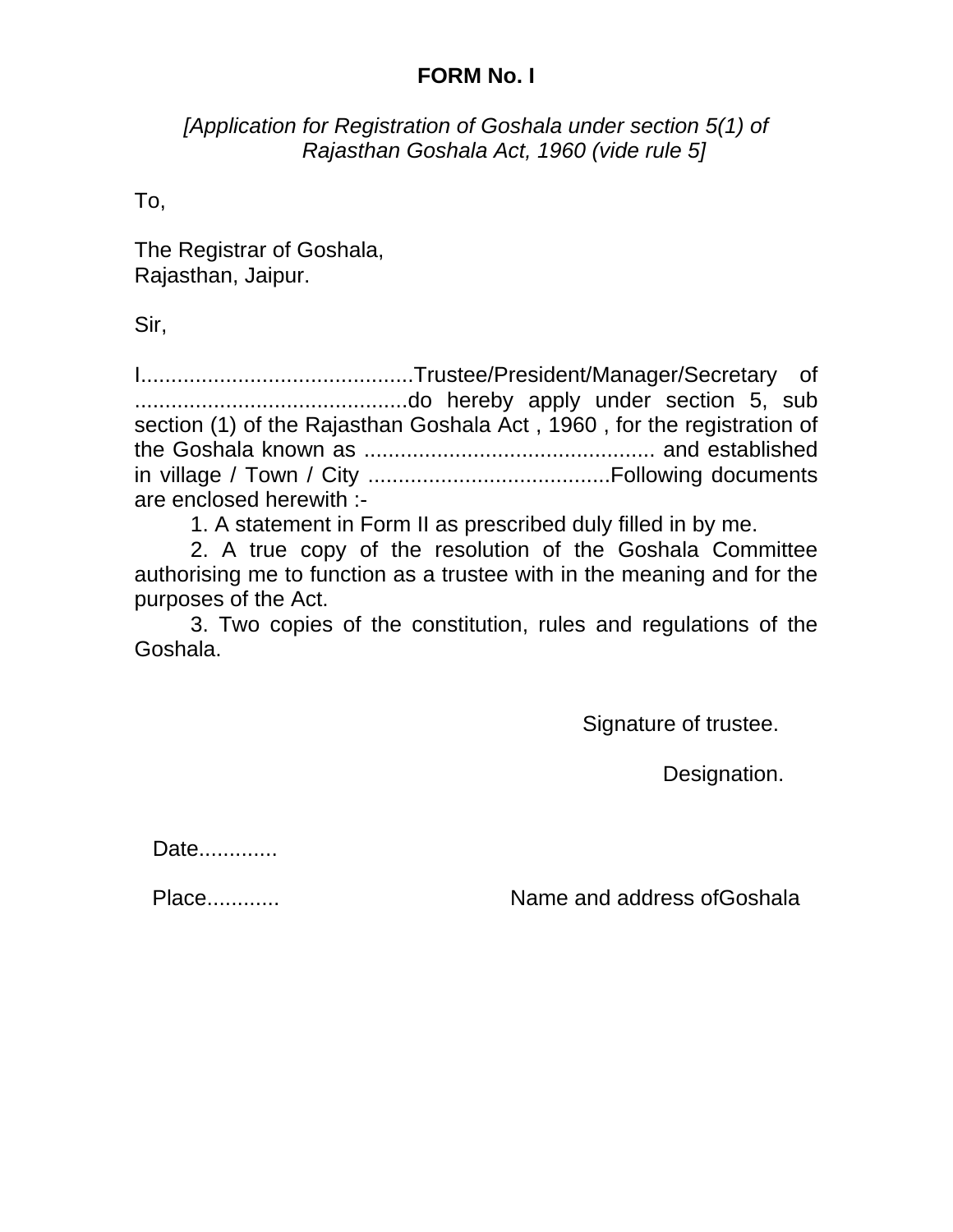# **FORM No. II**

Statement under section 5 (1) of Rajasthan Goshala Act, 1960. (Vide rule 5)

# Application for registration of Goshalas

- 1. Name of Goshala with............................... (a) Name of village / town (b) Tehsil (c) Post Office & (d) District
- 2. Year of establishment.
- 3. Total number of persons who are the trustees of the Goshala and names of all the trustees.
- 4. Names of the President, Secretary and Treasurer of the Managing Committee of Goshala or its Administrator.
- 5. Name, designation and address of the trustee (President or Secretary or Administrator) to whom communication for Goshala be sent.
- 6. Annual expenditure (approximately.)
- 7. Annual income (approximately.)
- 8. Strength of cattle............................ (i) Productive (economic) (ii) Unproductive (un- economic)
- 9. Milk production in the Goshala on the previous day of signing the application.
- 10. Area of land (in acres).
	- (I) for cultivation -
	- (a) Barani area-
	- (b) Irrigated area
	- (ii) For grazing
- I do here by certify that to the best of my knowledge and belief the above information is correct.

 *Signature of trustee.* 

*Place.................. Designation* 

*Date................... Name and address of Goshala* 

**FORM No. III**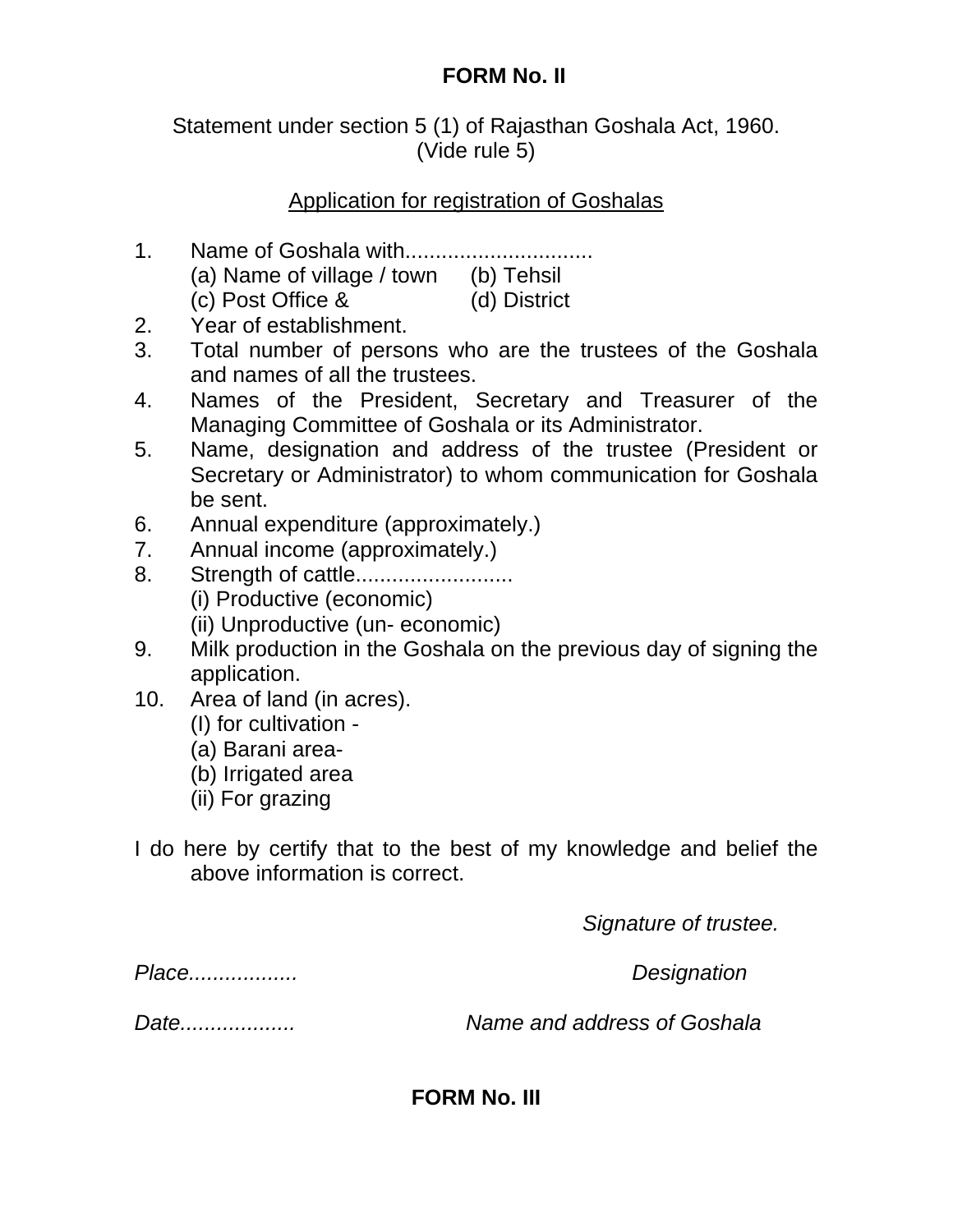# *Under section 5 (1) of Rajasthan Goshala Act, 1960. (Vide rule 5)*

### **Trustee to furnish particulars relating to the Goshalas**.

1. Name of Goshala.................................... place of location (village, town) Tehsil................ S.D.O. or Assistant Collector's Head-quarter....................................... District.................................

\_\_\_\_\_\_\_\_\_\_\_\_\_\_\_\_\_\_\_\_\_\_\_\_\_\_\_\_\_\_\_\_\_\_\_\_\_\_\_\_\_\_\_\_\_\_\_\_\_\_\_\_\_\_\_\_

\_\_\_\_\_\_\_\_\_\_\_\_\_\_\_\_\_\_\_\_\_\_\_\_\_\_\_\_\_\_\_\_\_\_\_\_\_\_\_\_\_\_\_\_\_\_\_\_\_\_\_\_\_\_\_\_

3. Nearest Railway station.......... Distance (Miles)............................ Means of communication......................Whether the road is a pucca one.......................................................

4. Nearest Veterinary Hospital or Dispensary...................................... Distance (Miles).....................Means of communication.....................

\_\_\_\_\_\_\_\_\_\_\_\_\_\_\_\_\_\_\_\_\_\_\_\_\_\_\_\_\_\_\_\_\_\_\_\_\_\_\_\_\_\_\_\_\_\_\_\_\_\_\_\_\_\_\_\_

\_\_\_\_\_\_\_\_\_\_\_\_\_\_\_\_\_\_\_\_\_\_\_\_\_\_\_\_\_\_\_\_\_\_\_\_\_\_\_\_\_\_\_\_\_\_\_\_\_\_\_\_\_\_\_\_

\_\_\_\_\_\_\_\_\_\_\_\_\_\_\_\_\_\_\_\_\_\_\_\_\_\_\_\_\_\_\_\_\_\_\_\_\_\_\_\_\_\_\_\_\_\_\_\_\_\_\_\_\_\_\_\_

5. Year of establishment of the Goshala.

6. (a) Total number of persons who are the trustees of the Goshala. (b) Names and addresses of all the trustees.

\_\_\_\_\_\_\_\_\_\_\_\_\_\_\_\_\_\_\_\_\_\_\_\_\_\_\_\_\_\_\_\_\_\_\_\_\_\_\_\_\_\_\_\_\_\_\_\_\_\_\_\_\_\_\_\_ 7. Mode of succession to the office of trustee relating to such Goshala. \_\_\_\_\_\_\_\_\_\_\_\_\_\_\_\_\_\_\_\_\_\_\_\_\_\_\_\_\_\_\_\_\_\_\_\_\_\_\_\_\_\_\_\_\_\_\_\_\_\_\_\_\_\_\_\_

- 8. Name of the President, Secretary and the treasurer of the Managing Committee of the Goshala or its Administrator..................................... \_\_\_\_\_\_\_\_\_\_\_\_\_\_\_\_\_\_\_\_\_\_\_\_\_\_\_\_\_\_\_\_\_\_\_\_\_\_\_\_\_\_\_\_\_\_\_\_\_\_\_\_\_\_\_\_
- 9. Name, designation and address of the Trustee (President / Secretary /Administrator) to whom communication for the Goshala is sent.......

\_\_\_\_\_\_\_\_\_\_\_\_\_\_\_\_\_\_\_\_\_\_\_\_\_\_\_\_\_\_\_\_\_\_\_\_\_\_\_\_\_\_\_\_\_\_\_\_\_\_\_\_\_\_\_\_

\_\_\_\_\_\_\_\_\_\_\_\_\_\_\_\_\_\_\_\_\_\_\_\_\_\_\_\_\_\_\_\_\_\_\_\_\_\_\_\_\_\_\_\_\_\_\_\_\_\_\_\_\_\_\_\_

10. Annual expenditure ....................Period} Amount Annual} Annual Expenditure} expenditure

 $\overline{\phantom{a}}$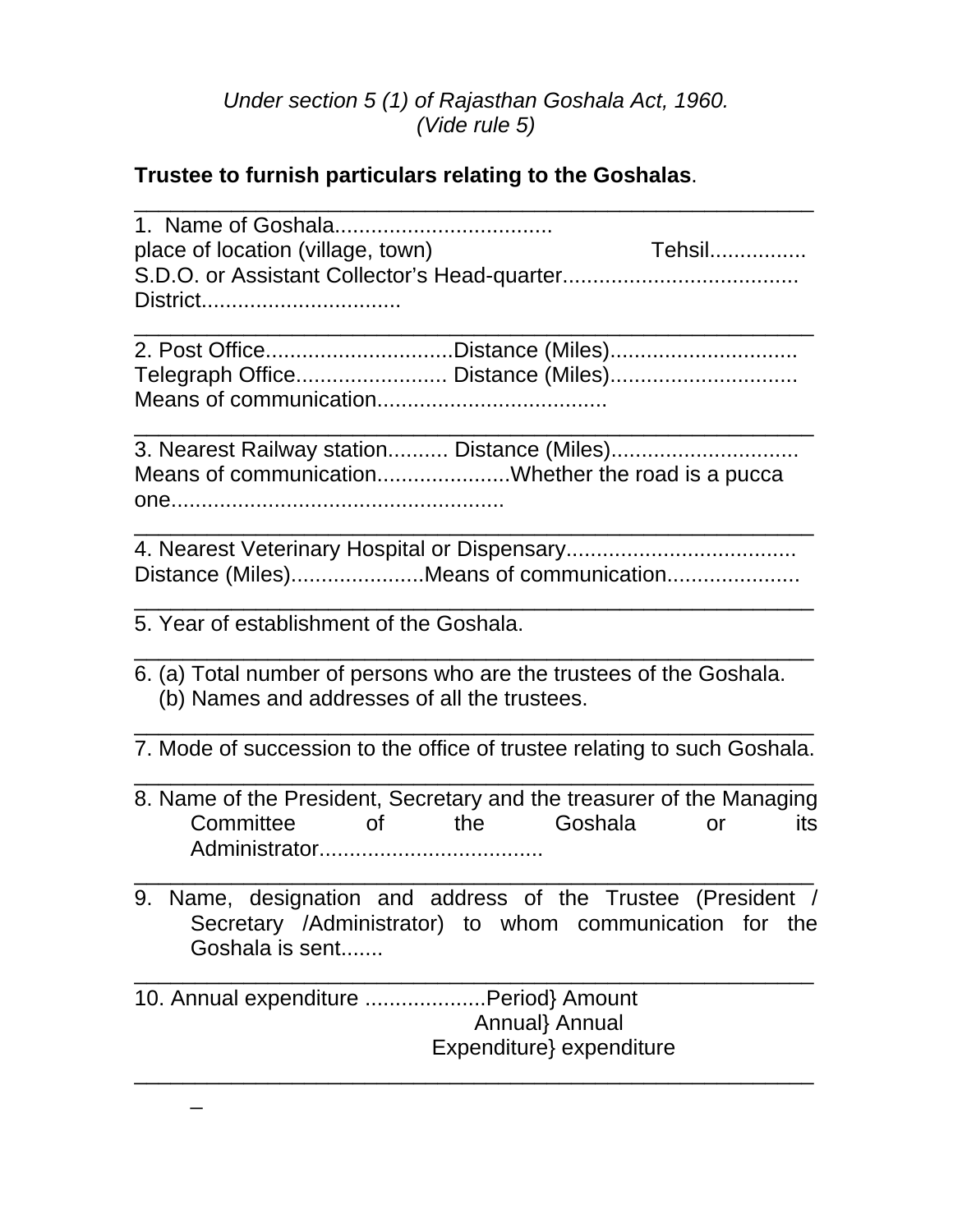| 11. Different items of such expenditure and the amount there of for the |
|-------------------------------------------------------------------------|
| last year of the period.                                                |
|                                                                         |

- (ii) On account of feeding of cattle......................................................
	- (a) Fodder................................................................... (b) Concentrate (Dana)...................................................
	-
- (iii) On account of construction and repair of buildings, wells etc.
- (iv) On account of purchases of cattle.................................................
- (v) On account of purchases of other articles................................... (vi) On account of rent of buildings......................................................
- (vii) On account of rent of land...........................................................
- (viii) On account of interest on loans......................................................
- (ix) On account of miscellaneous expenditure..................................... \_\_\_\_\_\_\_\_\_\_\_\_\_\_\_\_\_\_\_\_\_\_\_\_\_\_\_\_\_\_\_\_\_\_\_\_\_\_\_\_\_\_\_\_\_\_\_\_\_\_\_\_\_\_\_\_

| 12. Annual income: - | Period of<br>Annual income | Amount of<br>annual income |
|----------------------|----------------------------|----------------------------|
|                      |                            |                            |
|                      | 2.                         |                            |
|                      | 3.                         |                            |
|                      |                            |                            |

N.B. :- The period for giving the figures of expenditure (in column No.10) and those of the income (in column No. 12 ) will be as follows :-

 (i) Incase of a Goshala established before the commencement of this Act ;for each of the three years immediately .......................preceding such commencement, or (ii) In case of a Goshala established after the commencement, of this Act, for the period which has elapsed since the establishment of such Goshala.

- 13. Different sources of such income and the amount thereof from each source for the last year of the period.
	- (I) By sale of milk and milk products.
	- (ii) By sale of animals.
	- (Iii) By sale of manure.
	- (Iv) By sale of hides, bones etc.
	- (V) On account of interest on the capital.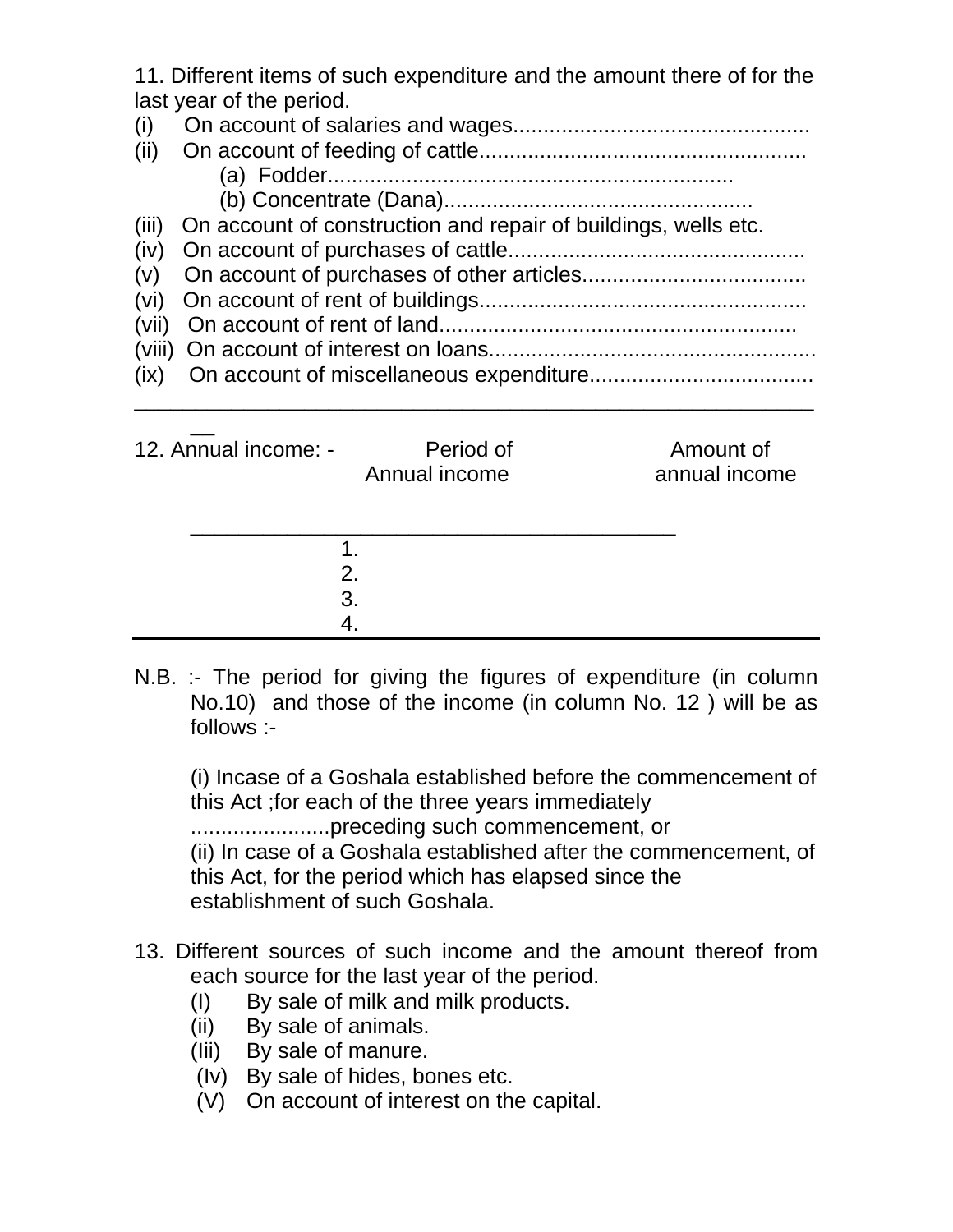- (Vi) On account of rent of buildings and shops.
- (Vii) On account of Goshala cess.
- (Viii) On account of donations& special subscriptions.
- (Ix) On account of land revenue.
- (X) On account of Government grant or subsidy.
- (Xi) On account of any other source.
- 14. Fodder grown during the preceding year........................
	- (I) In Kharif season (No. of acres)
	- (Ii) In Rabi season (No. Of acres)

 $\overline{\phantom{a}}$ 

(iii) Name of fodder crops grown in Rabi season.

15. Silage made during the preceding year (Mts) and names of crops ensiled.

\_\_\_\_\_\_\_\_\_\_\_\_\_\_\_\_\_\_\_\_\_\_\_\_\_\_\_\_\_\_\_\_\_\_\_\_\_\_\_\_\_\_\_\_\_\_\_\_\_\_\_\_\_\_\_\_

\_\_\_\_\_\_\_\_\_\_\_\_\_\_\_\_\_\_\_\_\_\_\_\_\_\_\_\_\_\_\_\_\_\_\_\_\_\_\_\_\_\_\_\_\_\_\_\_\_\_\_\_\_\_\_\_

\_\_\_\_\_\_\_\_\_\_\_\_\_\_\_\_\_\_\_\_\_\_\_\_\_\_\_\_\_\_\_\_\_\_\_\_\_\_\_\_\_\_\_\_\_\_\_\_\_\_\_\_\_\_\_\_

16. Whether canal irrigation available? If so, for how many acres.

 $\overline{\phantom{a}}$ 17. Average milk production per day during the preceding year ( from Ist January to 3Ist December).

 (Ii) Milk production on the first day of the month in which the statement is submitted.

18. Permanent funds on the first day of the month in which the statement is is submitted. (I) Cash in bank as fixed deposit and/ or with some firm or business men.

\_\_\_\_\_\_\_\_\_\_\_\_\_\_\_\_\_\_\_\_\_\_\_\_\_\_\_\_\_\_\_\_\_\_\_\_\_\_\_\_\_\_\_\_\_\_\_\_\_\_\_\_\_\_\_\_

(ii) Invested in shares etc.

 $\overline{\phantom{a}}$ 19. Cash in hand on the first day of the month in which the statement is submitted.

\_\_\_\_\_\_\_\_\_\_\_\_\_\_\_\_\_\_\_\_\_\_\_\_\_\_\_\_\_\_\_\_\_\_\_\_\_\_\_\_\_\_\_\_\_\_\_\_\_\_\_\_\_\_\_\_

- 20. (a) Strength of animals (on the day of the month in which the statement is submitted.)
	- (i) Economic...............................
	- (ii) Un-economic........................
	- (b) Strength of Goshala workers (on the first day of the month in which the statement is submitted).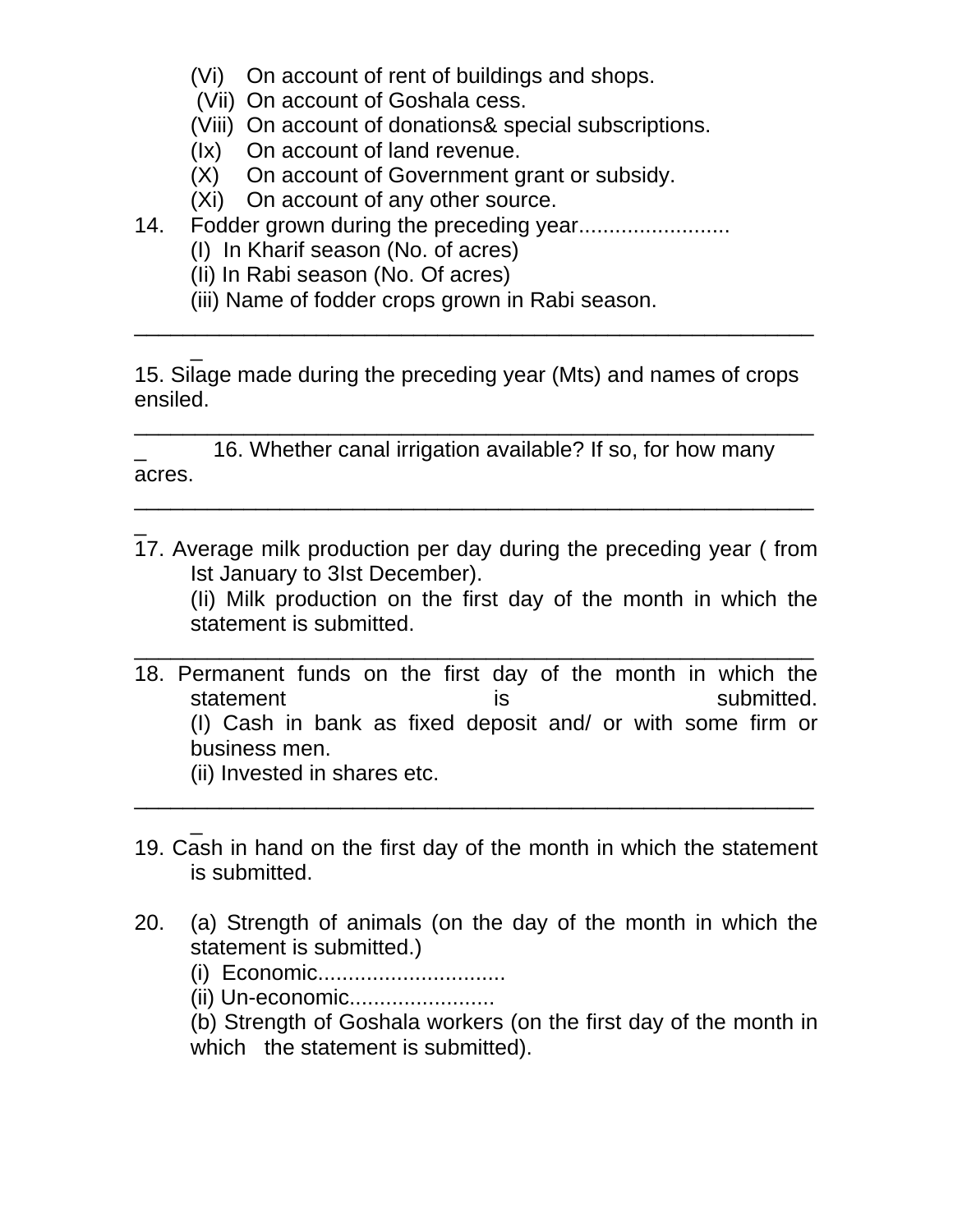N.B. Details of economic and un-economic animals and that of Goshala workers are given in Form No. 2 (b).

\_\_\_\_\_\_\_\_\_\_\_\_\_\_\_\_\_\_\_\_\_\_\_\_\_\_\_\_\_\_\_\_\_\_\_\_\_\_\_\_\_\_\_\_\_\_\_\_\_\_\_\_\_\_\_\_

21. Details of other properties of the Goshala on the first day of the month in which the statement is submitted, such as:-

(i) Cattle sheds and other buildings being used.

(Ii) Buildings and shops given on rent.

(iii) No. of wells (Pucca and Kutcha separately).

(Iv) No. of silos (Pucca and Kutcha separately).

(v) No. Of wells in which water pumps have been installed.

(Vi) Land (a) free of rent........................ (giving khasra (No. of acres) Nos. Villages and Tehsil etc. and date of such grant and by whom.)

 (b) Rented............................ (giving khasra (No. of acres) Nos. Villages and Tehsil, etc. and date of taking the land.) (vii) List of articles, each of them having a value of Rs.100/- or more.

 $\overline{\phantom{a}}$ 

 $\overline{\phantom{a}}$ 

22. Some important particulars of the Goshala during the preceding year.................................

\_\_\_\_\_\_\_\_\_\_\_\_\_\_\_\_\_\_\_\_\_\_\_\_\_\_\_\_\_\_\_\_\_\_\_\_\_\_\_\_\_\_\_\_\_\_\_\_\_\_\_\_\_\_\_\_

(I) No. of animals admitted:-

 (a) Economic animals received as gift or donation....................

 (b) Un-economic animals received for sheltering......................

 $(ii)$  No. of animals purchased.................

(iii) No. of animals sold.........................

 (iv) No. of animals died. (economic and un-economic separately).

(V) No. of animals born.........................

(vi) No. of bulls (pure breed) produced.

(vii) No. of bulls (pure breed) sold and /or distributed.

(viii) No. of cows (pure breed) produced.

- (ix) No. Of services given by the Goshala bull to the:-
	- (a) Goshala cattle.

(b) Outside cattle.

 (x) Name of the contagious and infectious diseases (epidemics) which affected the Goshala cattle.

(xi) No. of animals inoculated against each of such epidemics.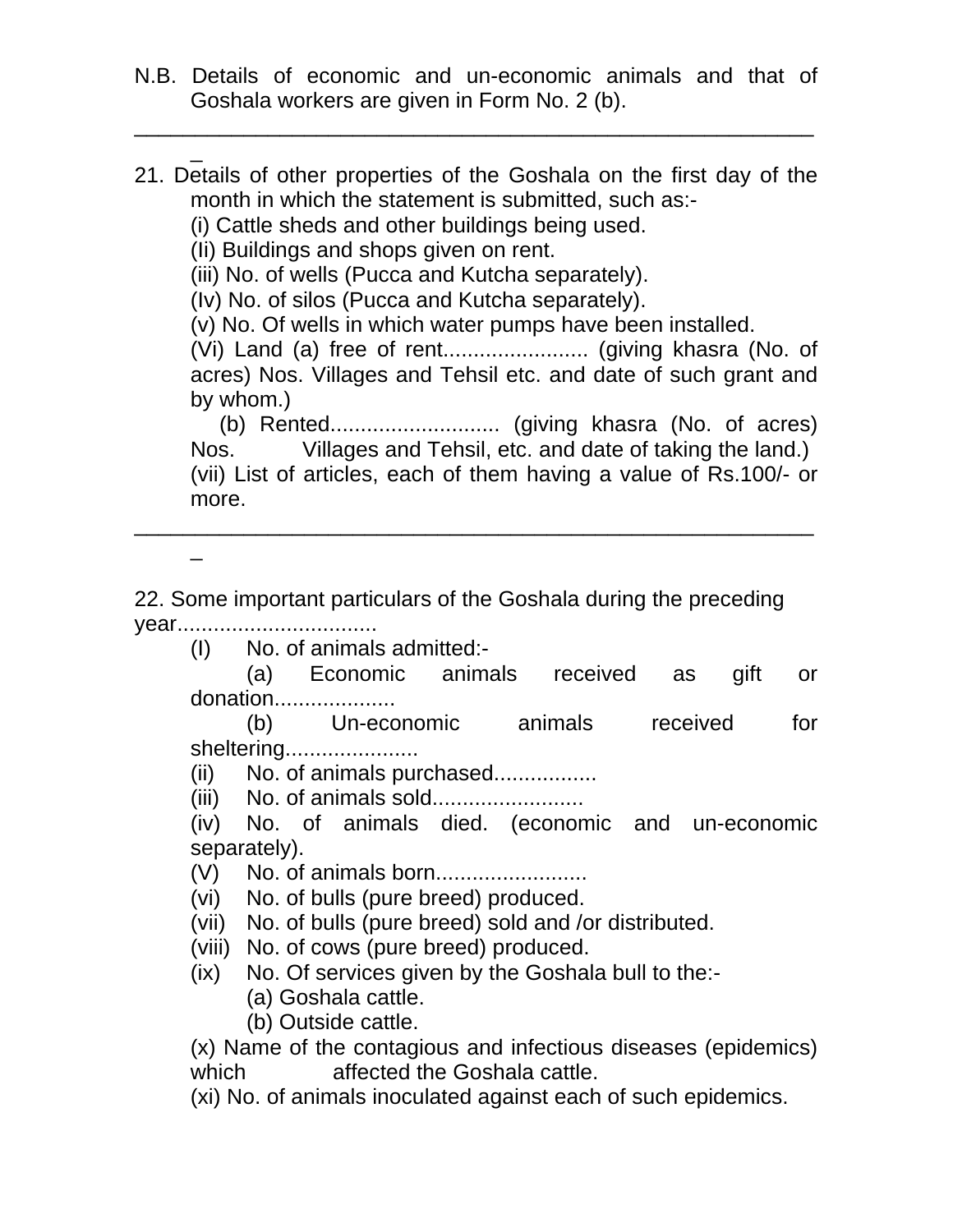(xii) No. of animals sent to Gosadan............................

23. Whether there is electricity in the Goshala......................

24. (a) No. of branches of the Goshala ................................ (b) Places of branches...................................................

| S.No.                              | Name of place | Distance from<br>Goshala | means of<br>communication |
|------------------------------------|---------------|--------------------------|---------------------------|
| (i)<br>(i)<br>(iii)<br>(iv)<br>(v) |               |                          |                           |

\_\_\_\_\_\_\_\_\_\_\_\_\_\_\_\_\_\_\_\_\_\_\_\_\_\_\_\_\_\_\_\_\_\_\_\_\_\_\_\_\_\_\_\_\_\_\_\_\_\_\_\_\_\_\_\_

 $\overline{\phantom{a}}$ 25. Any other particulars that may be required by the Registrar.

We do here by certify that to the best of our knowledge and belief the above informations are correct.

\_\_\_\_\_\_\_\_\_\_\_\_\_\_\_\_\_\_\_\_\_\_\_\_\_\_\_\_\_\_\_\_\_\_\_\_\_\_\_\_\_\_\_\_\_\_\_\_\_\_\_\_\_\_\_\_

| Signature of trustees.<br>Designation | Signature |
|---------------------------------------|-----------|
| Designation                           | Signature |
| Designation                           | Signature |

 $\overline{\phantom{a}}$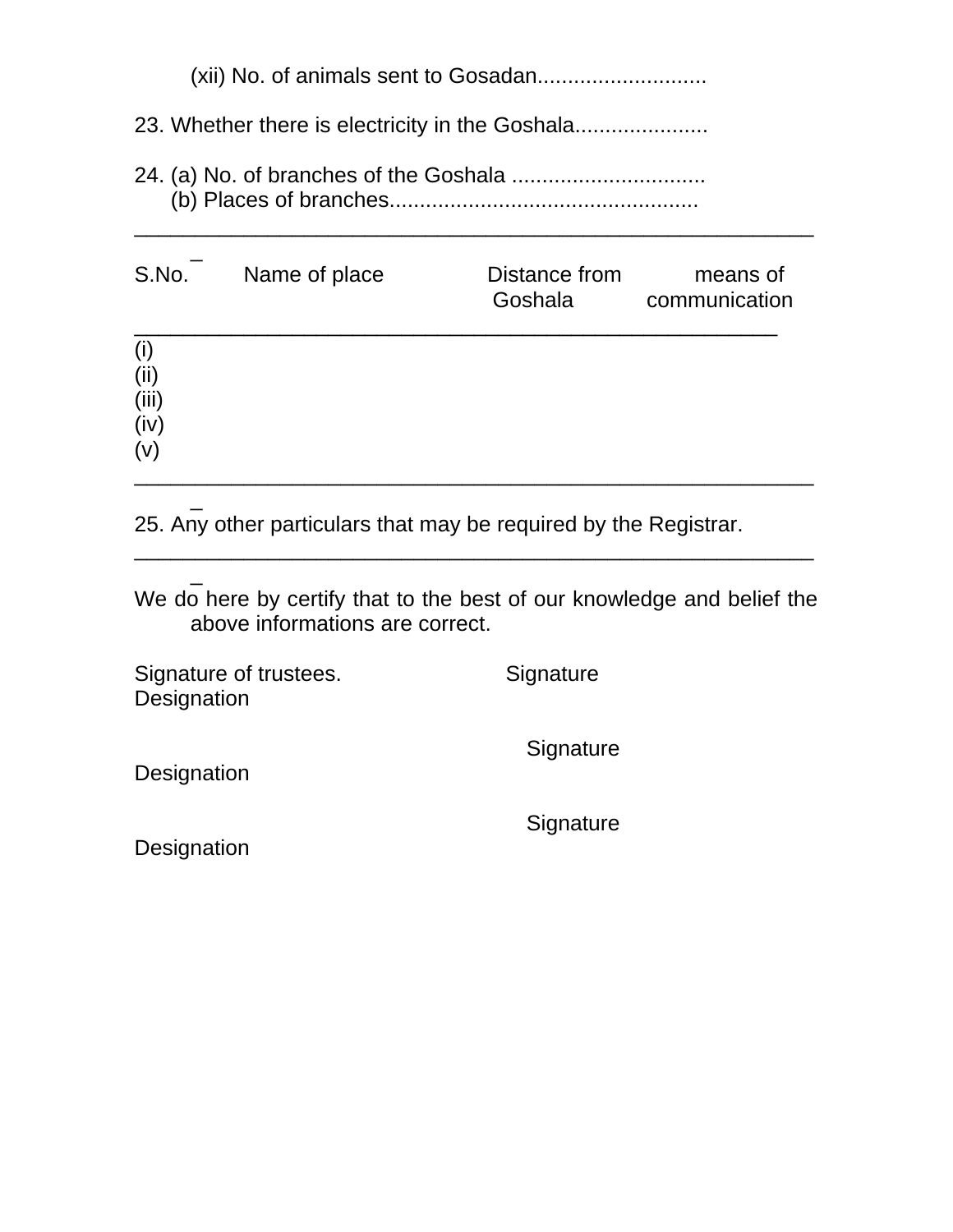# **FORM No. IV**

Under section 5 (1) of Rajasthan Goshala Act, 1960 (vide rule 5) Details of economic animals

|                             |                                        |        |   | 2 years         | Heifers above      |                                      | Male stock above Young male<br>2 years |                       | stock            |                             | Young<br>female stock    |      |                             |       |
|-----------------------------|----------------------------------------|--------|---|-----------------|--------------------|--------------------------------------|----------------------------------------|-----------------------|------------------|-----------------------------|--------------------------|------|-----------------------------|-------|
| Class<br>0f<br>Animal<br>ls | Name Cows<br><b>of</b><br><b>Breed</b> | (Milk) |   | Dry Cove<br>red | Uncove Stud<br>red | bulls<br>being<br>raised<br>as bulls | <b>Uncastr</b><br>ated                 | Castrate Betwee<br>ld | ln 1 & 2<br>Yrs. | <b>Below</b><br>one<br>Year | 1 and $1$<br>12<br>years | year | <b>Below Below Bullocks</b> | Total |
|                             | 2                                      | 3      | 4 | 5               | 6                  | 7                                    | 8                                      | 9                     | 10               | 11                          | 12                       | 13   | 14                          | 15    |
| Pure<br>breed<br>animals    |                                        |        |   |                 |                    |                                      |                                        |                       |                  |                             |                          |      |                             |       |
| Mixed<br>breed<br>animals   |                                        |        |   |                 |                    |                                      |                                        |                       |                  |                             |                          |      |                             |       |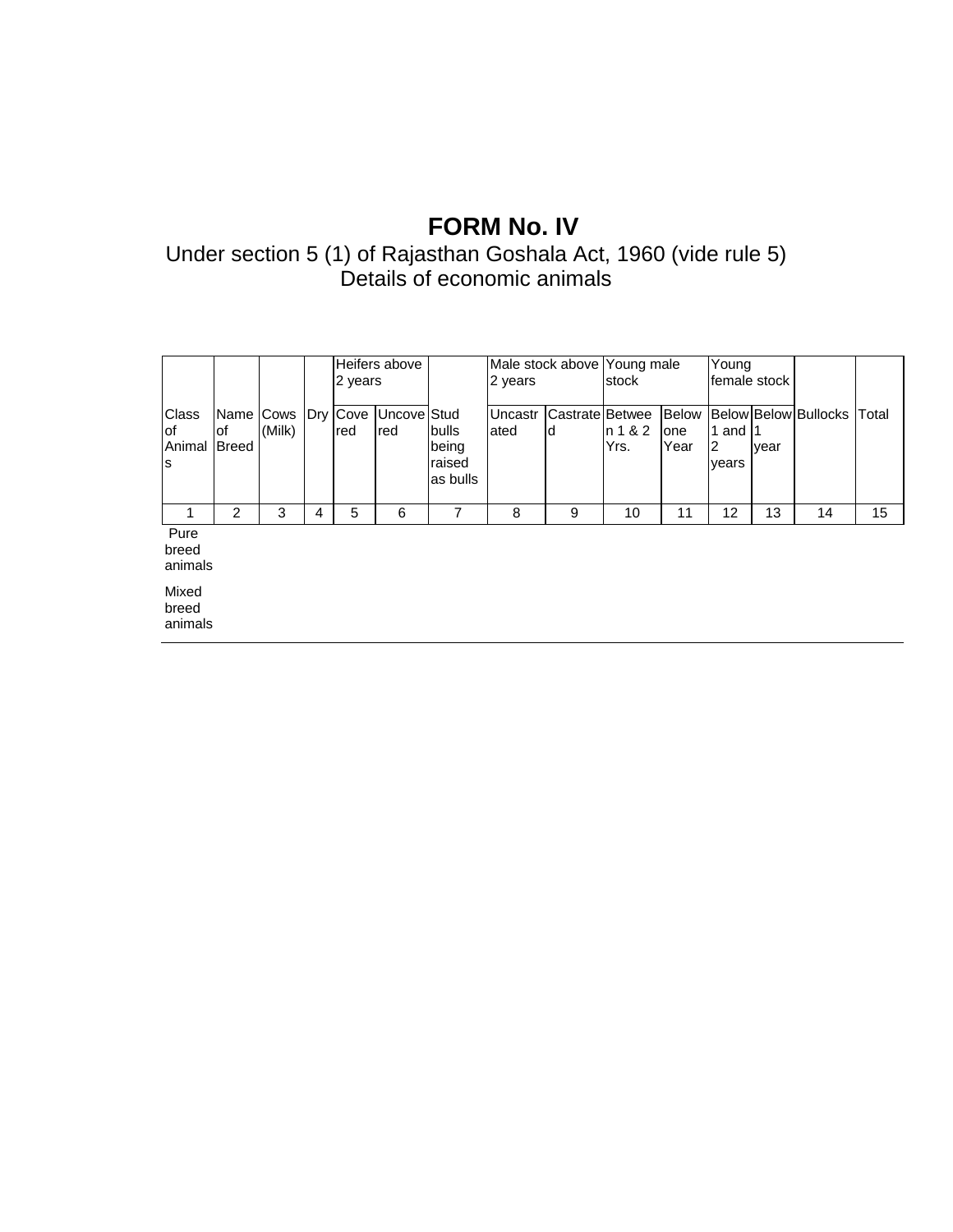| <b>Buffaloes</b> |         | Goats<br>Male<br>Female |             | Sheep |                        |                          |       |                       |                |
|------------------|---------|-------------------------|-------------|-------|------------------------|--------------------------|-------|-----------------------|----------------|
| Male             | lFemale | <b>Bucks</b>            | Goats Males | ram   | <b>Female</b><br>lewes | <b>Other</b><br>lanimals | Total | <b>Grand</b><br>Total | <b>Remarks</b> |
| 16               |         | 18                      | 19          | 20    | 21                     | 22                       | 23    | 24                    | 25             |

**Details of Un-economic animals**

1. Cows

2. Bullocks

3.Young male stock

- 4. Buffaloes
- 5. Sheep
- 6. Young female stock
- 7. Goats

8. Other animals…

Total

Details of workers (on the first day of the month in which the statement is submitted :-)

- 1. No. of Managers or Supervisors or Inspectors.
- 2. No. of Asstt.Managers or Supervisors or Inspectors.
- 3. No. of Ministerial Staff (Munneems, Accountants, Clerks etc…
- 4. No. of Cattle attendants.
- 5. No. of Chaukidars, cleaners etc.
- 6. No. of other workers.

7. Whether there is technically trained hand in the Goshala and, if so, his designation.

 We do hereby certify that to the best of our knowledge and belief the above informations are correct.

| Signatures of trustees.     | Signatures | Designation |  |  |
|-----------------------------|------------|-------------|--|--|
|                             | Signatures | Designation |  |  |
|                             | Signatures | Designation |  |  |
| Name and address of Goshala |            |             |  |  |

Name and address of Goshala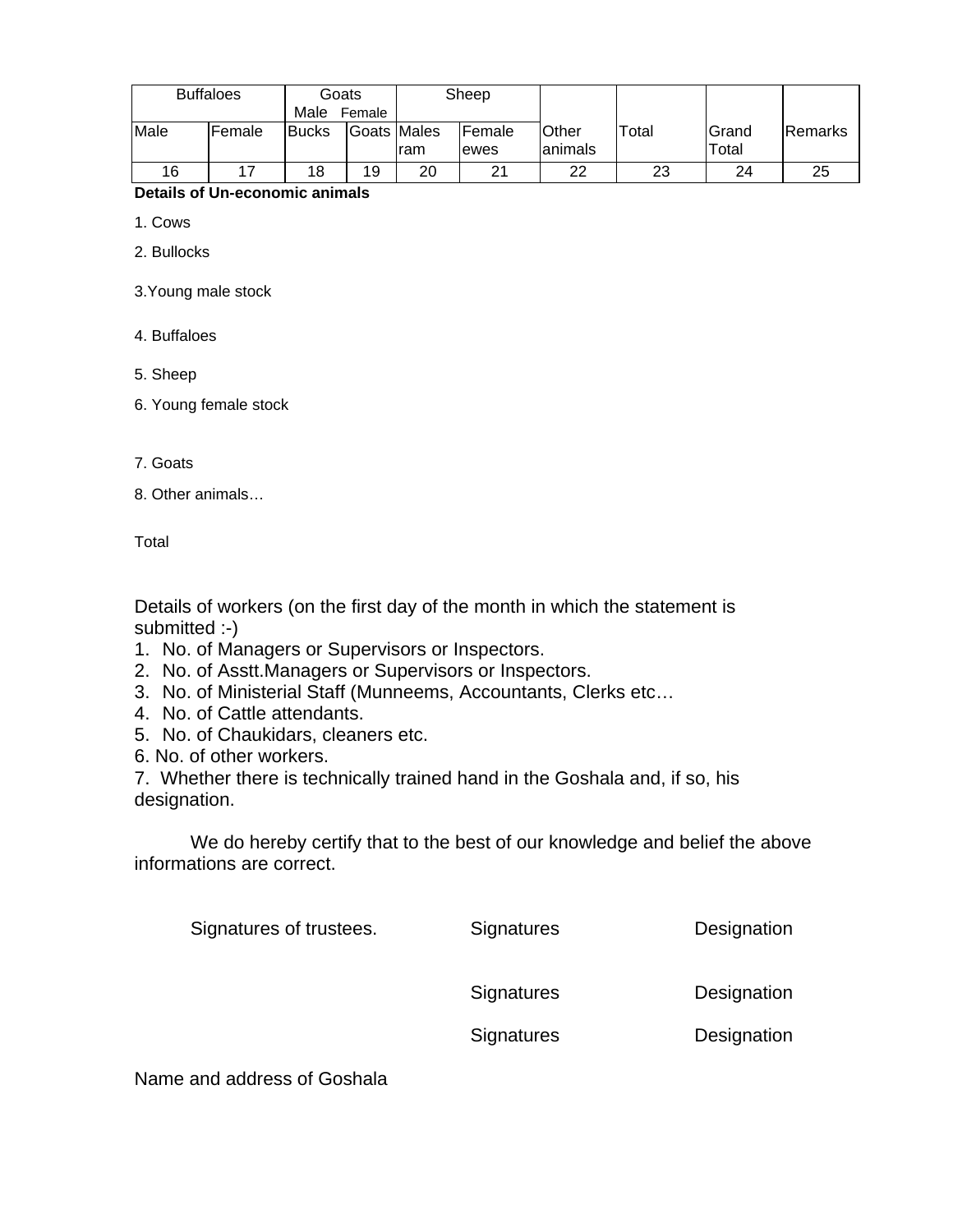# **Form No. V [Vide rule 5 [2] ]**

 Acknowledgement of application and statement etc., filled under section 5 of the Rajasthan Goshala Acts, 1960 (Act 24 of 1960).

 Received an application along with a statement and the particulars in Forms II, III & IV respectively from the trustee or trustees of ……………….for registration under section 5 of the Rajasthan Goshala Act, 1960 (Rajasthan Act No. 24, 1960)

Rajasthan

Dated the **Registrar of Goshalas**,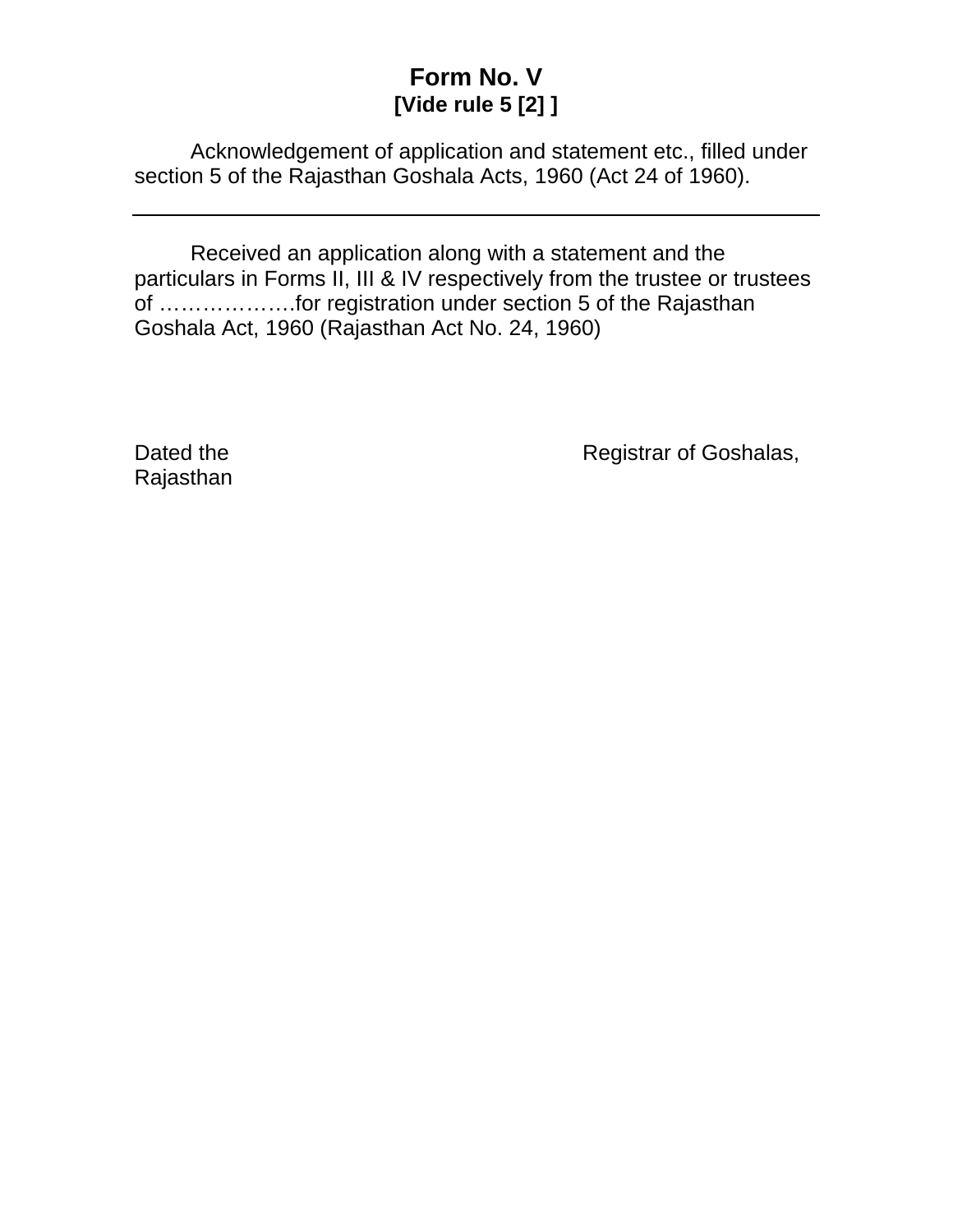# **FORM No. VI (Part I)**

# **The Register of Goshalas**

 Under section 6 of the Rajasthan Goshala Act. 1960. (Vide rules)

| $\mathbf{1}$<br>$\overline{2}$<br>3<br>4<br>5<br>6<br>$\overline{7}$ | Place<br>Tehsil   Sub-Division or Asstt. Collector's head quarters<br>District<br>Post Office  Telegraph Office.<br>or dispensary<br>Distance  (miles)<br>Means of communication Nearest Vety. Hospital or<br>Dispensary. |
|----------------------------------------------------------------------|---------------------------------------------------------------------------------------------------------------------------------------------------------------------------------------------------------------------------|
| 8                                                                    | Year of establishment of the Goshala  No. of branches of<br>Goshala                                                                                                                                                       |
| 9                                                                    | Place of branches of Goshala                                                                                                                                                                                              |
| 10                                                                   | Total number of persons who are the trustees of the Goshala.                                                                                                                                                              |
| 11                                                                   | Name and addresses of the President, Secretary, Treasurer or<br>Administrator of the Goshala.<br>(a)<br>(b)<br>(c)<br>(d)<br>(e)                                                                                          |
| 12                                                                   | Mode of succession to the office of the Trustees.                                                                                                                                                                         |
| 13.                                                                  | Annual expenditure for the preceding three years.<br>(a)<br>(b)<br>Year  amount<br>Year  amount<br>(c)                                                                                                                    |
| 14.                                                                  | Annual income for the preceding three years<br>Year 19 -<br>(a)<br>(b)<br>(c)                                                                                                                                             |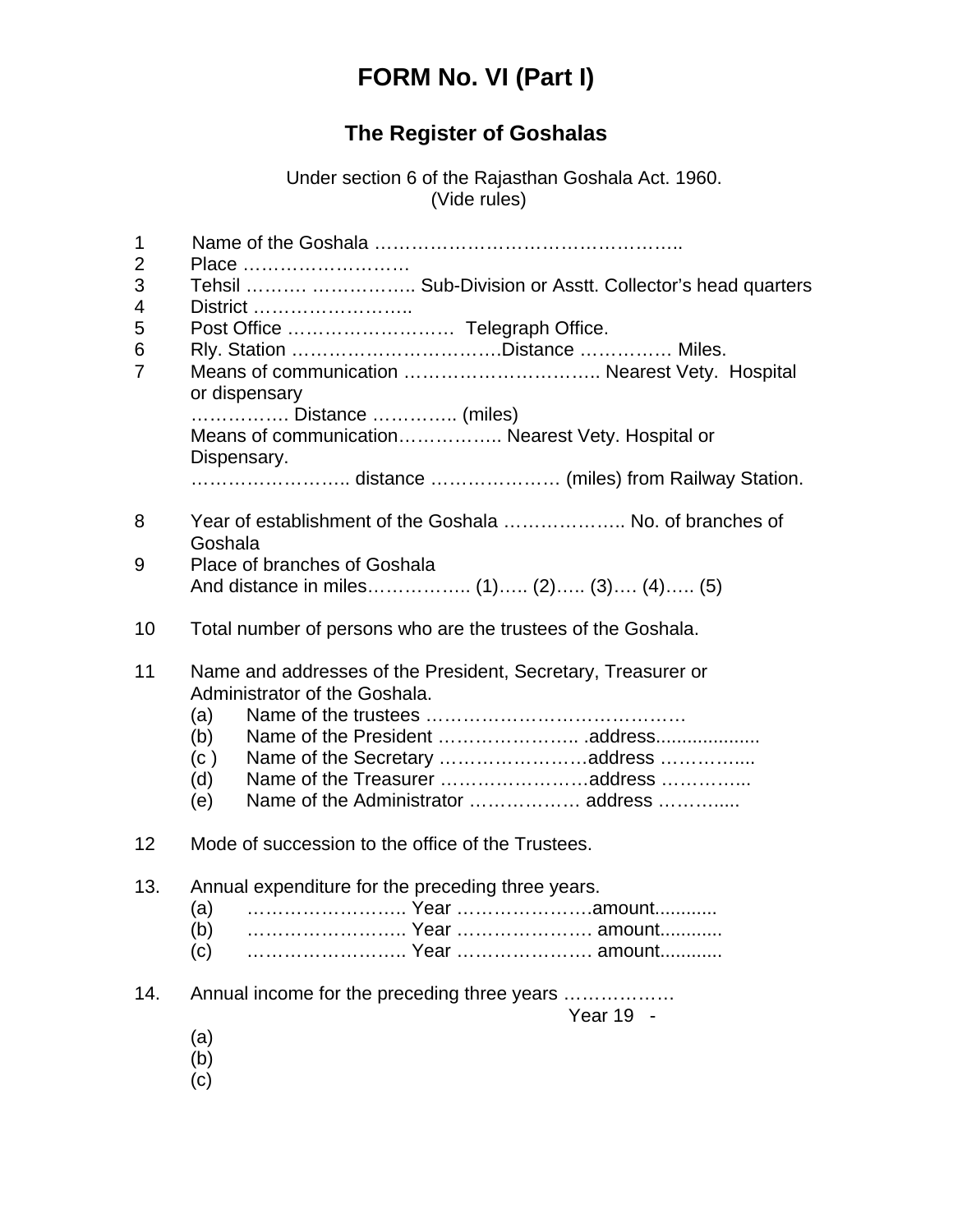### **FORM No. VI (Part II) [Under section 6 of Rajasthan Goshala Act, 1960 (Vide rule 6) The Register of Goshalas**

**Buildings** in the contract of the Buildings

| S.<br>No.                  | Name of buildings<br>including Shops<br>Cattle shed etc. |   | Where Purpose for<br>Situated which used              | Remarks |
|----------------------------|----------------------------------------------------------|---|-------------------------------------------------------|---------|
| $\overline{1}$             | $\mathcal{P}$                                            | 3 | 4                                                     | 5       |
| 1.<br>2.<br>3.<br>4.<br>5. |                                                          |   |                                                       |         |
| 16                         |                                                          |   | <b>FORM No. VI (Part II Continued)</b><br><b>LAND</b> |         |

| S.        | Area in Whether Canal Khasra Tehsil Given From Taken              |                    |   |                                             | Remarks<br>Purpose                                                                                                                                                                                              |  |  |  |  |  |  |
|-----------|-------------------------------------------------------------------|--------------------|---|---------------------------------------------|-----------------------------------------------------------------------------------------------------------------------------------------------------------------------------------------------------------------|--|--|--|--|--|--|
|           | No. acres irrigated or or Nos. and or rent during                 |                    |   | Un irrigated well villages or free the year | for which<br>used                                                                                                                                                                                               |  |  |  |  |  |  |
| 11        | ------- 1 2 3 4 5 6 7 8                                           |                    |   | 9                                           | 10                                                                                                                                                                                                              |  |  |  |  |  |  |
| 17        | Other properties (each article having value of Rs. 100/- or more) |                    |   |                                             |                                                                                                                                                                                                                 |  |  |  |  |  |  |
| S.<br>No. | Name of article                                                   |                    |   | Number Description Remarks                  |                                                                                                                                                                                                                 |  |  |  |  |  |  |
| 1         | 2                                                                 |                    | 3 | 4                                           | 5                                                                                                                                                                                                               |  |  |  |  |  |  |
| 18.       |                                                                   |                    |   |                                             | Permanent funds on the first day of the month (name of month) in which<br>statement under Section No. of the Rajasthan Goshala Act, 1960  (a)<br>Cash in Hand as fixed deposit or with some firm or businessmen |  |  |  |  |  |  |
|           | (a)                                                               | Invested in shares |   |                                             |                                                                                                                                                                                                                 |  |  |  |  |  |  |
|           | (b)                                                               | Cash in hand       |   |                                             |                                                                                                                                                                                                                 |  |  |  |  |  |  |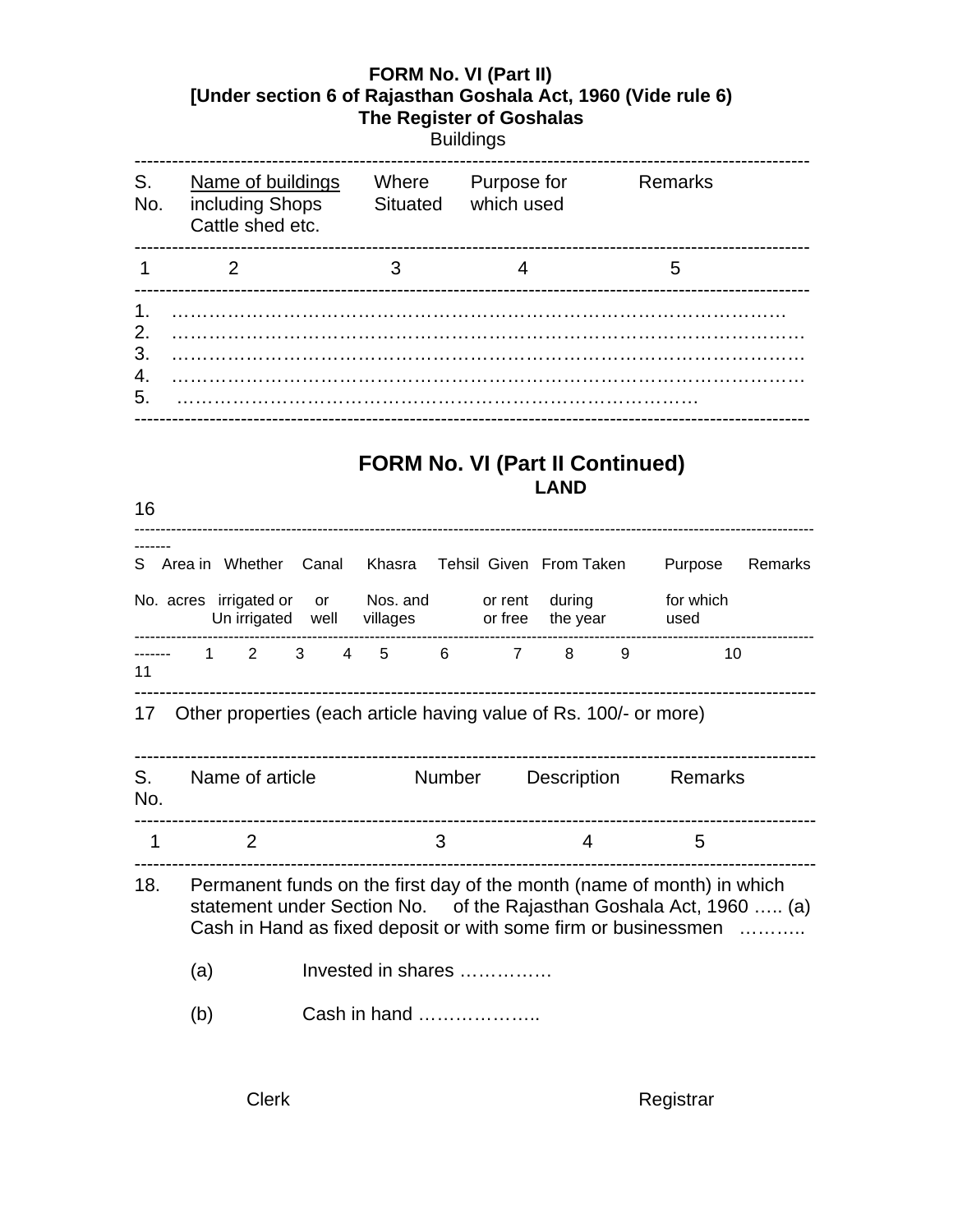# **FORM No. VI (Part III)** Under section 6 of Rajasthan Goshala Act, 1960 (vide rule 6) THE REGISTER OF GOSHALA

### 19. Livestock Strength (details of economic & un-economic animals).

### Details of economic animals.

|                    |                    |              |   | <b>Heifers</b><br>above 2<br>vears |                                                    | Male stock above<br>2 years                  |                             | Young male<br>stock                                        |                 | Young<br>female stock |            |              |    |       |
|--------------------|--------------------|--------------|---|------------------------------------|----------------------------------------------------|----------------------------------------------|-----------------------------|------------------------------------------------------------|-----------------|-----------------------|------------|--------------|----|-------|
| оf<br>Animal<br>-S | οf<br><b>Breed</b> | ın<br>(Milk) |   | red                                | Class   Name   Cows   Dry   Cove   Uncov  <br>ered | Stud<br>bulls<br>being<br>raised<br>as bulls | Being<br>raised<br>as bulls | Castrate  Betwee   Below   Below   Below   Bullocks  <br>d | n 1 & 2<br>Yrs. | one<br>Year           | 2<br>vears | 1 and 1 year |    | Total |
|                    | ົ                  | 3            | 4 | 5                                  | 6                                                  |                                              |                             | 9                                                          | 10              | 11                    | 12         | 13           | 14 | 15    |

 Pure breed animals

Mixed breed animals

Total

|      | <b>Buffaloes</b> | Goats        |             |     | Sheep                  |                   |             |                |                |
|------|------------------|--------------|-------------|-----|------------------------|-------------------|-------------|----------------|----------------|
| Male | <b>Female</b>    | <b>Bucks</b> | Goats Males | ram | <b>Female</b><br>lewes | Other<br>lanimals | $\tau$ otal | Grand<br>Total | <b>Remarks</b> |
| 16   |                  | 18           | 19          | 20  | 21                     | 22                | 23          | 24             | 25             |

**Details of Un-economic animals**

1. Cows

2. Bullocks

3.Young male stock

4. Young female stock 5.Buffalao

6. Sheep

7. Goats

8. Other animals…

Total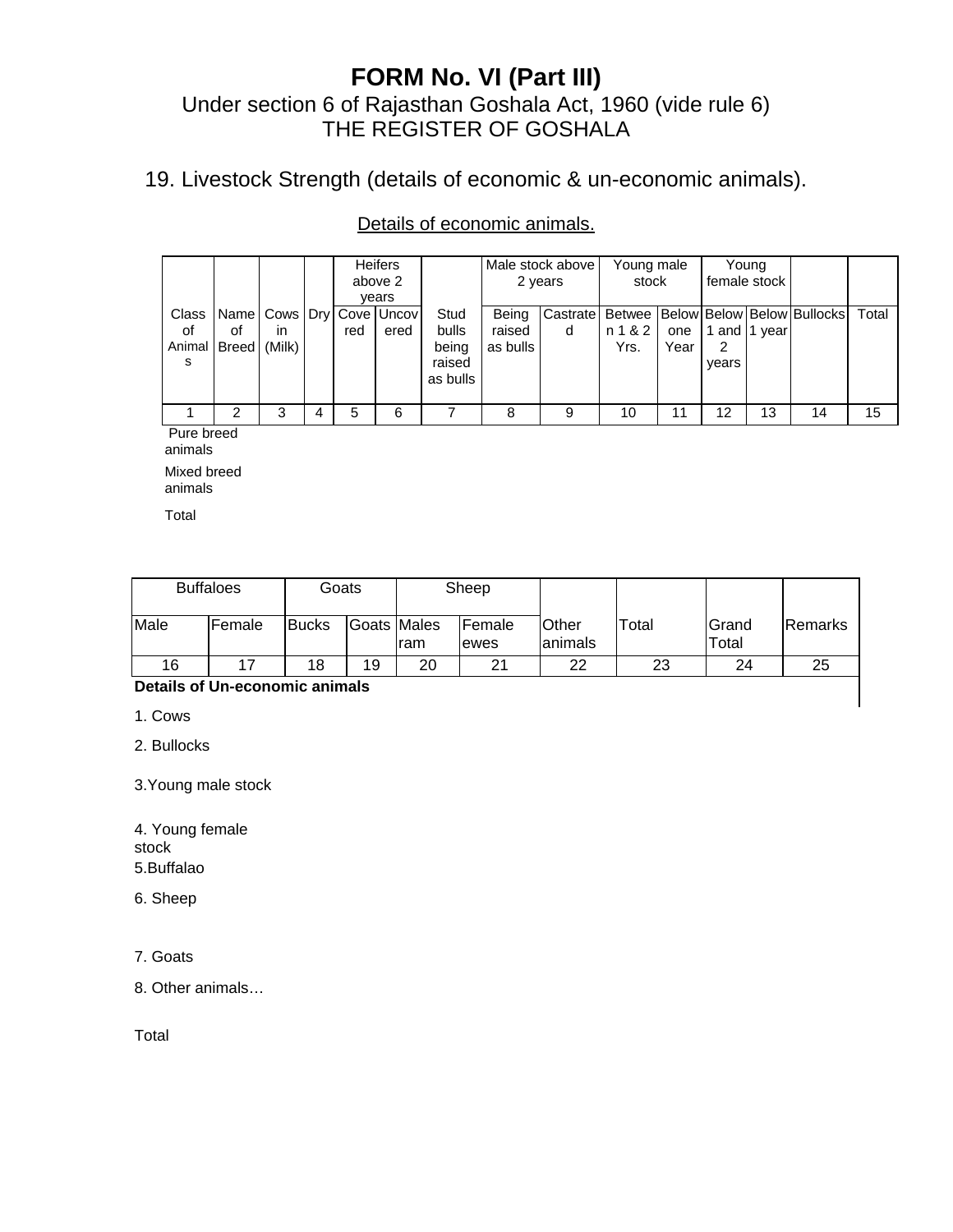# **FORM No. VI (Part III)**

| year<br>submitted       |                                                   | Average milk production per day during the preceding<br>Milk production on the 1st day of the month in which the statement is |                |                                                                          |
|-------------------------|---------------------------------------------------|-------------------------------------------------------------------------------------------------------------------------------|----------------|--------------------------------------------------------------------------|
|                         |                                                   | Fodder crops grown during the preceding year                                                                                  |                |                                                                          |
|                         | (No. of acres)                                    |                                                                                                                               | (No. of acres) |                                                                          |
|                         |                                                   | Some important particulars of the preceding year                                                                              |                |                                                                          |
| (a)<br>purchased        | No. of animals born.                              |                                                                                                                               | (b)            | No. of animals                                                           |
| Goshala<br>side cattle. | (c) No. of animals died<br>(e) No. of bulls sold. |                                                                                                                               | (f)            | d) No. of animals sold.<br>No. of services given to<br>cattle and to out |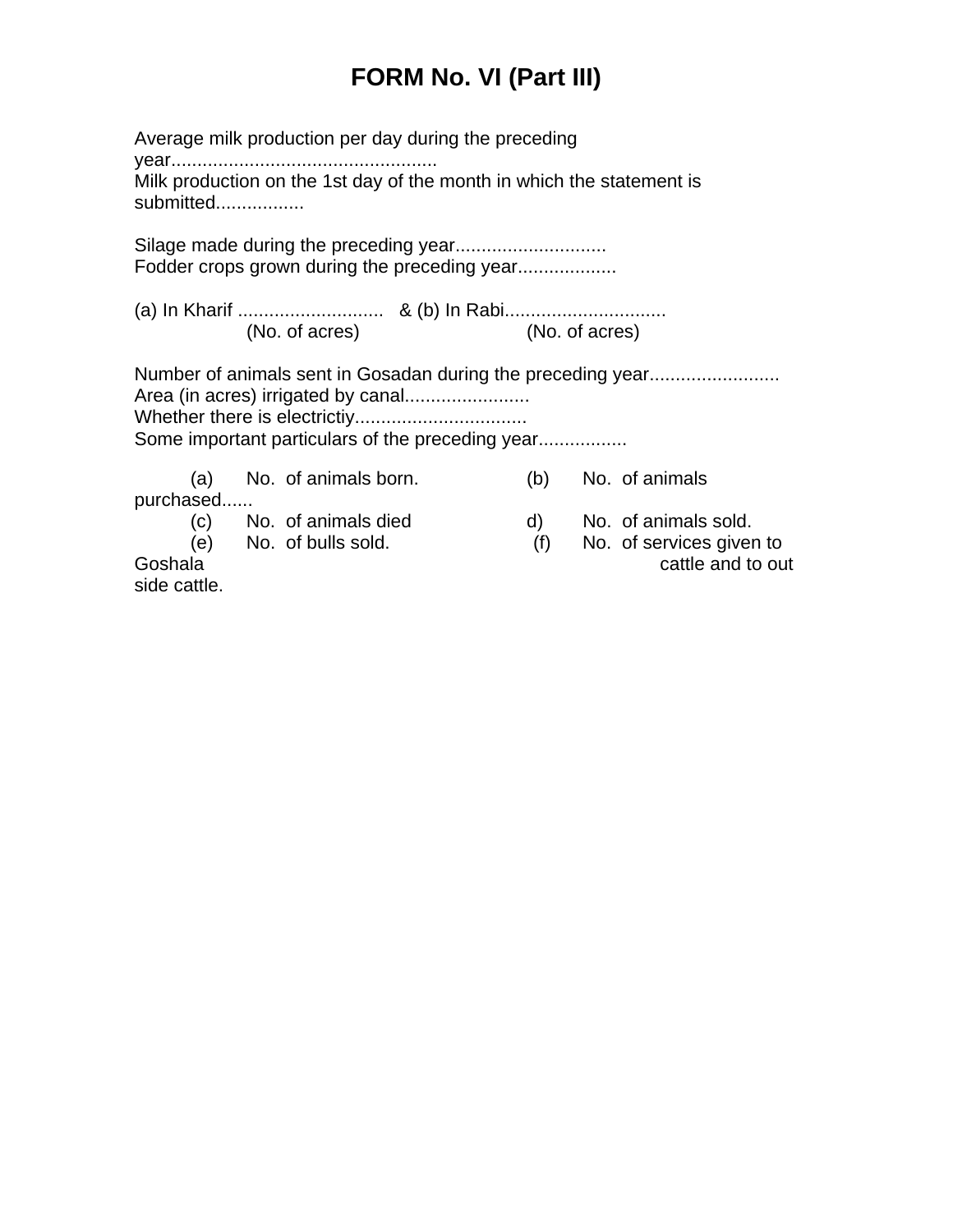**No.** 

# **CERTIFICATE OF REGISTRATION**

[Under section 5 of the Rajasthan Goshala Act, 1960 (vide rule 6)]

> OFFICE OF THE REGISTRAR OF GOSHALAS RAJASTHAN, JAIPUR

In the matter of

\_\_\_\_\_\_\_\_\_\_\_\_\_\_\_\_\_\_\_\_\_\_\_\_\_\_\_\_\_\_\_\_\_\_\_\_\_\_\_\_\_\_\_\_\_\_\_\_\_\_\_\_\_\_\_\_\_\_\_\_\_ Where as Shri \_\_\_\_\_\_\_\_\_\_\_\_\_\_\_\_\_\_\_\_\_\_\_\_\_\_\_\_\_\_\_\_\_\_\_\_\_\_\_\_\_\_ Trustee of the Goshala, namely \_\_\_\_\_\_\_\_\_\_\_\_\_\_\_\_\_\_\_\_\_ has applied for the registration of the said Goshala under section 5 of the Rajasthan Goshala Act, 1960 (Act No. 24 of 1960) and whereas I am satisfied after making necessary enquiry that the required statements filed with the application are correct and the application is genuine. I, therefore, certify in pursuance of sub-section (3) of section 5 of the said Act that the said Goshala has been registered.

\_\_\_\_\_\_\_\_\_\_\_\_\_\_\_\_\_\_\_\_\_\_\_\_\_\_\_\_\_\_\_\_\_\_\_\_\_\_\_\_\_\_\_\_\_\_\_\_\_\_\_\_\_\_\_\_\_\_\_\_\_

Date this \_\_\_\_\_\_\_\_\_\_\_\_\_\_ day \_\_\_\_\_\_\_\_\_\_\_\_\_\_\_\_ one thousand nine hundred and  $\Box$ 

> *Registrar of Goshala, Rajasthan, Jaipur*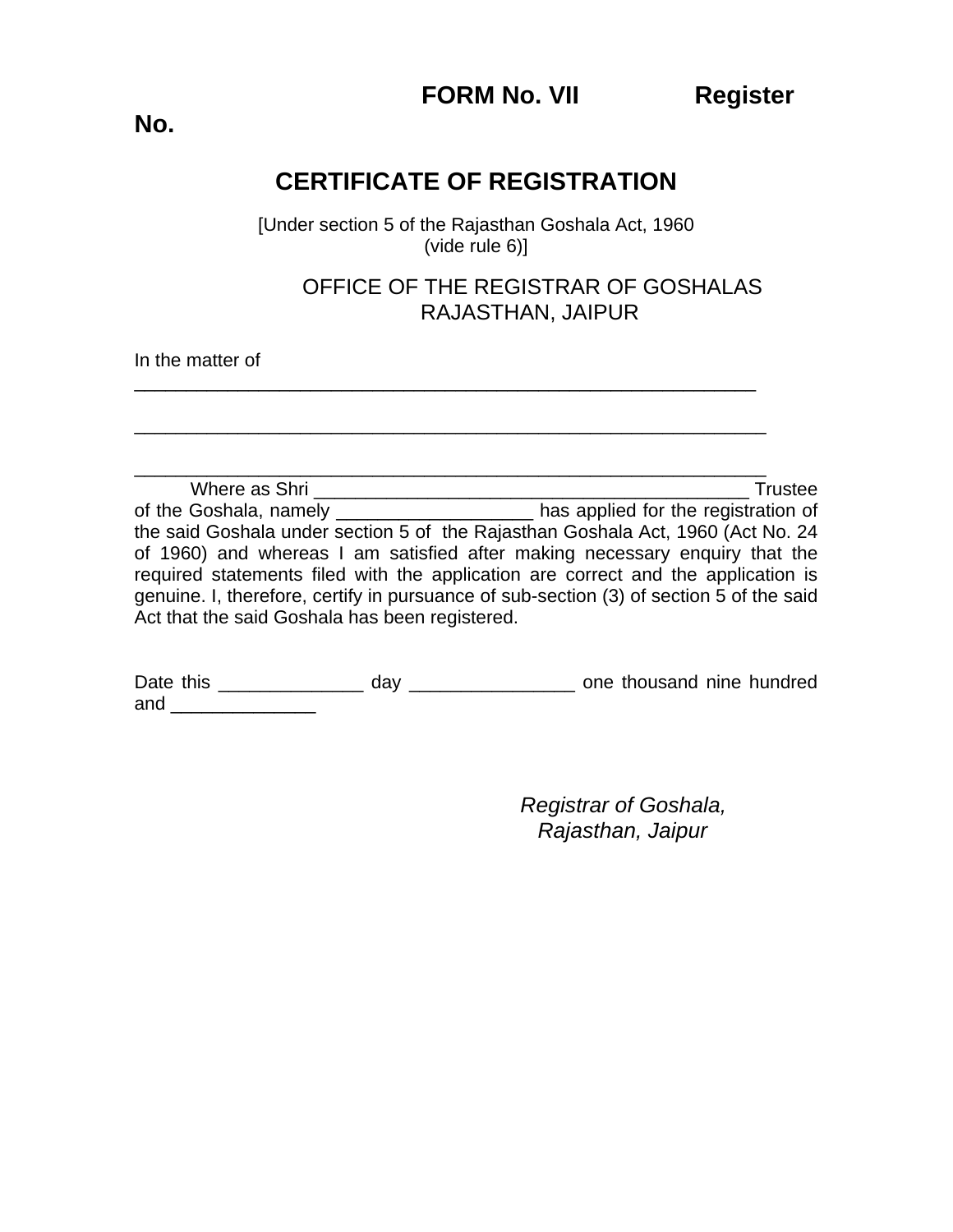# **FORM No. VIII**

(Vide rule 7)

[Notice of enquiry under section 7 (I) of the Rajasthan Goshala Act, 1960 (Rajasthan Act No. 24 of 1960)]

To

 \_\_\_\_\_\_\_\_\_\_\_\_\_\_\_\_\_\_\_\_\_\_\_\_\_\_\_\_\_\_\_\_\_\_\_\_\_  $\frac{1}{\sqrt{2}}$  ,  $\frac{1}{\sqrt{2}}$  ,  $\frac{1}{\sqrt{2}}$  ,  $\frac{1}{\sqrt{2}}$  ,  $\frac{1}{\sqrt{2}}$  ,  $\frac{1}{\sqrt{2}}$  ,  $\frac{1}{\sqrt{2}}$  ,  $\frac{1}{\sqrt{2}}$  ,  $\frac{1}{\sqrt{2}}$  ,  $\frac{1}{\sqrt{2}}$  ,  $\frac{1}{\sqrt{2}}$  ,  $\frac{1}{\sqrt{2}}$  ,  $\frac{1}{\sqrt{2}}$  ,  $\frac{1}{\sqrt{2}}$  ,  $\frac{1}{\sqrt{2}}$ 

 Where as I have reasons to believe or material information before me to convince about the unsatisfactory condition of your Goshala, you are hereby directed to appear before me in person or through authorised agent of the following place, date and time with the following of relevant papers for inspection:-

|      | Place of hearing                 |
|------|----------------------------------|
| Date |                                  |
| Time |                                  |
|      | Relevant papers to be produced:- |

(a) The details of the property pertaining to the Goshala;

(b) The name and address of the trustee of the Goshala;

(c) The mode of succession to the office of the Goshala

(d) The income and expenditure of the Goshala;

(e) The sources of income of the Goshala, and

 (f) Any other papers or records that may be required by the Registrar of Goshalas.

Dated \_\_\_\_\_\_\_\_\_\_\_\_\_\_\_\_\_

**Registrar of Goshalas, Rajasthan**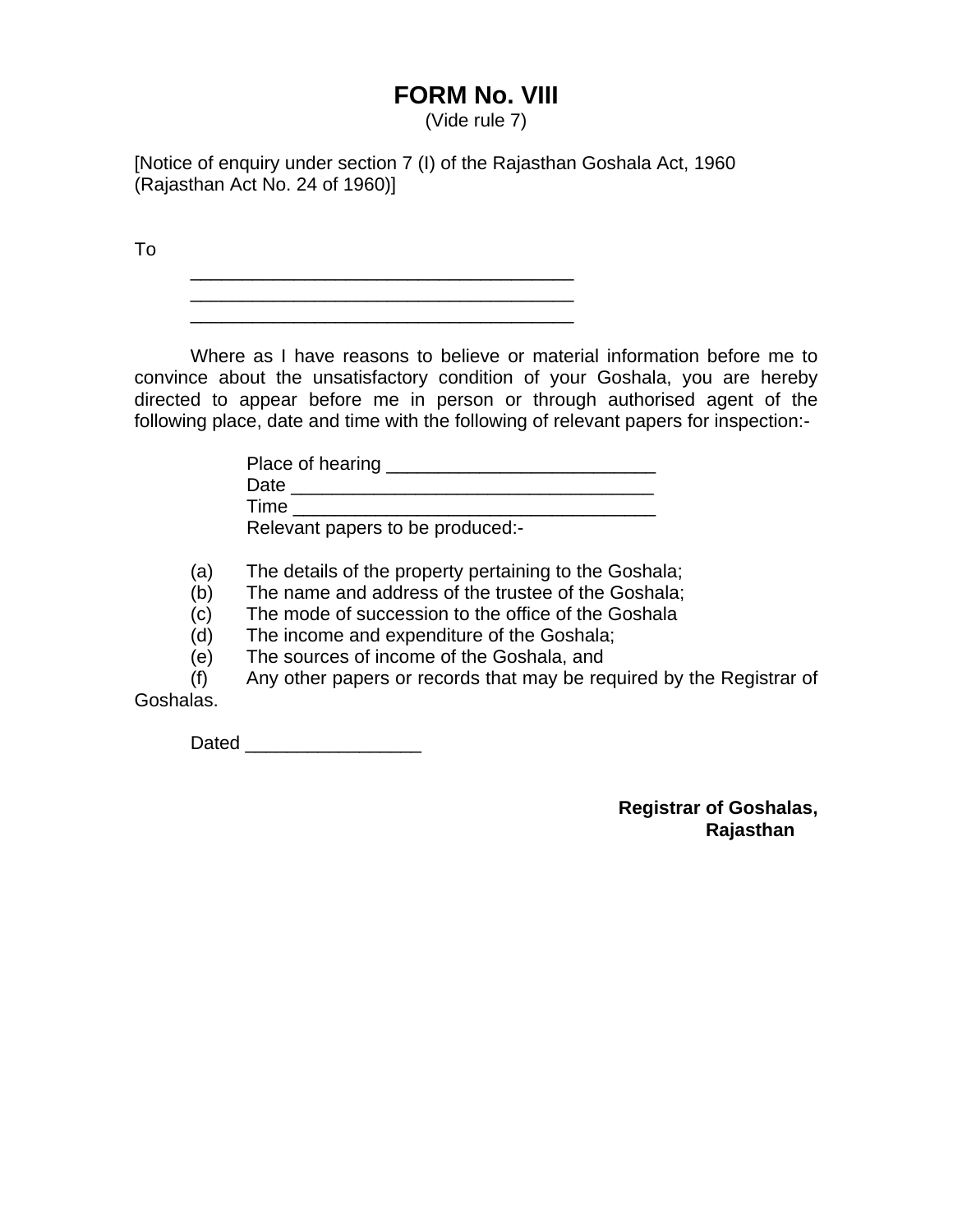# **FORM No. IX**

*[Under section 5 of the Rajasthan Goshala Act, 1960] (vide rule 8)* 

Annual Statement regarding changes in the particulars of Goshala under section 8 of the Rajasthan Goshala Act, 1960 (Rajasthan Act No. 24 of 1960)

 $\overline{\phantom{a}}$ 

|    |     | and the Register of the results of the register of the Register of |
|----|-----|--------------------------------------------------------------------|
|    |     | Goshalas the following changes in the particulars regarding the    |
| 1. |     | Registered No. _____________________________                       |
| 2. |     | (a) Name of Goshala ____________________                           |
|    |     | (b) Place of Goshala $\frac{1}{2}$                                 |
|    |     |                                                                    |
|    | (d) | Division ____________________________                              |
| 3. |     | Column Number of statement in which the amendment is required      |
|    |     | 4. Particulars of the amendment with descriptive note              |
| 5. |     |                                                                    |
|    |     | $I, \underline{\hspace{1cm}}$ S/o                                  |
|    |     | Resident                                                           |
|    |     | <b>District</b>                                                    |
|    |     | hereby solemnly verify that all the informations given             |
|    |     | are true to the best of my knowledge and belief and information.   |
|    |     |                                                                    |
|    |     |                                                                    |

Signature \_\_\_\_\_\_\_\_\_\_\_\_\_\_\_\_\_\_\_\_\_\_\_\_\_\_

Designation \_\_\_\_\_\_\_\_\_\_\_\_\_\_\_\_\_\_\_\_\_\_\_\_

Dated \_\_\_\_\_\_\_\_\_\_\_\_\_\_\_\_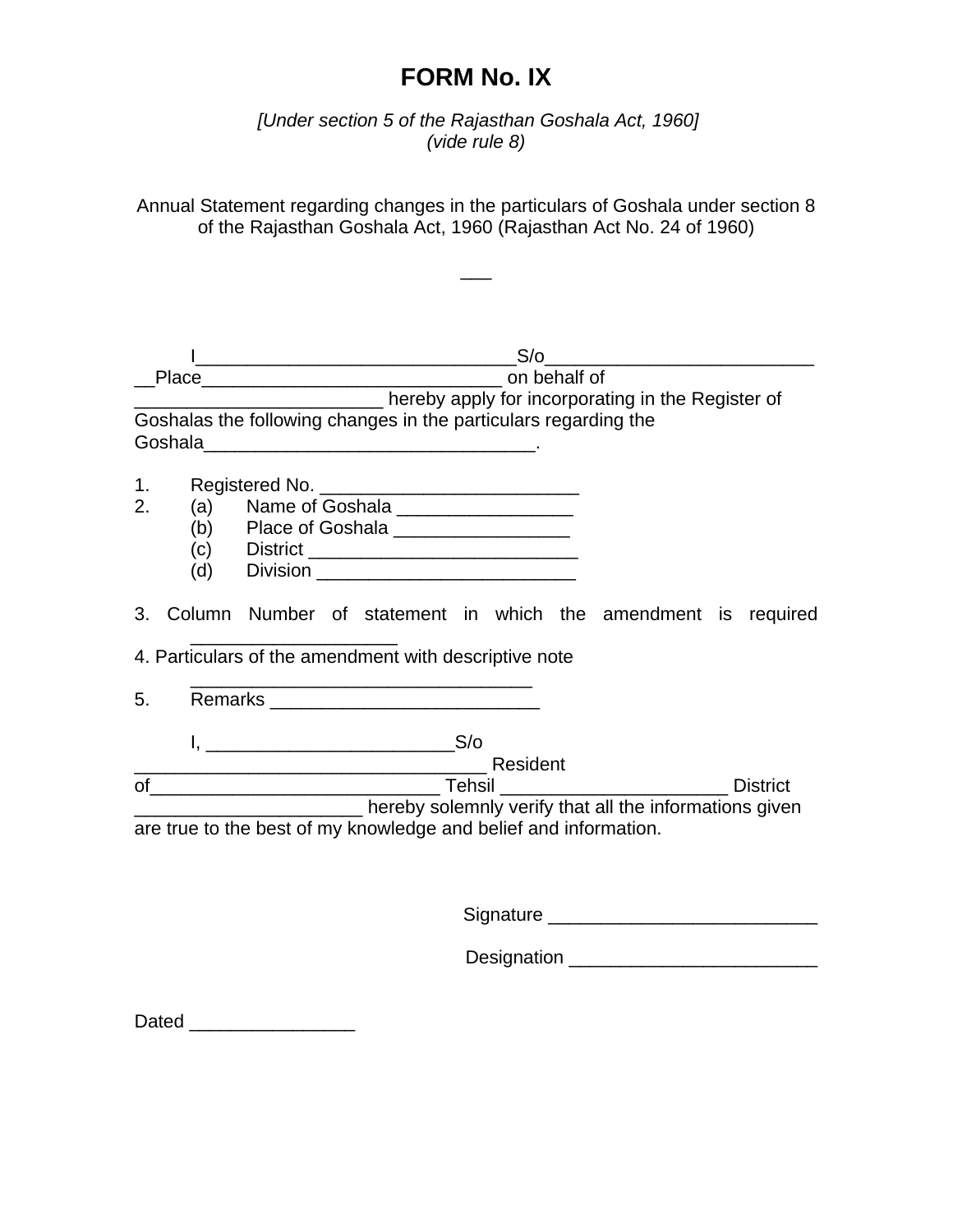# **FORM No. X STATEMENT OF ACCOUNT**

[Under section 9 (3) of the Rajasthan Goshala Act, 1960 (vide rule 9)]

### Form of Income and Expenditure

| Name of Goshala                  |          |  |
|----------------------------------|----------|--|
| Place                            | District |  |
| <b>Division</b>                  |          |  |
| Year of establishment of Goshala |          |  |

#### STATEMENT OF ACCOUNTS FOR THE YEAR 19 - 19

| S.             | Receipt                            | Amount | S.             | Expenditure                           | Amount |
|----------------|------------------------------------|--------|----------------|---------------------------------------|--------|
| No.            |                                    |        | No.            |                                       |        |
| $\mathbf{1}$   | By sale of milk & milk products    |        | 1              | Salaries and wages                    |        |
| $\overline{2}$ | By sale of animals                 |        | $\overline{2}$ | Feeding on animals:-                  |        |
|                |                                    |        |                | (a) Fodder                            |        |
|                |                                    |        |                | (b) Concentrate (Dana)                |        |
| 3              | By sale of manures, hides, skins   |        | 3              | Construction and repairs of building, |        |
|                | etc                                |        |                | wells, etc                            |        |
| $\overline{4}$ | By land Revenue                    |        | 4              | Purchase of cattle                    |        |
|                | (a) Rent of Land                   |        |                |                                       |        |
|                | (b) Sale of land produce           |        |                |                                       |        |
| 5              | By interest on capital, dividends, |        | 5              | Purchase of other articles            |        |
|                | $etc.$                             |        |                |                                       |        |
| $\,6$          | By rent of buildings.              |        | 6              | Rent of buildings                     |        |
| $\overline{7}$ | By Goshala Cess (Legal)            |        | $\overline{7}$ | $Land$                                |        |
|                |                                    |        |                | (a) Rent of land                      |        |
|                |                                    |        |                | (b) Purchase of Land                  |        |
| 8              | donations<br>By<br>and<br>special  |        | 8              | Interest on loans                     |        |
|                | subscriptions                      |        |                |                                       |        |
| 9              | By Gopastmi                        |        | 9              | Traveling allowance.                  |        |
| 10             | Government grants<br>By<br>and     |        | 10             | Contingency                           |        |
|                | subsidies                          |        |                |                                       |        |
| 11             | By contingency                     |        | 11             | Miscellaneous expenditure.            |        |
| 12             | By other sources.                  |        |                |                                       |        |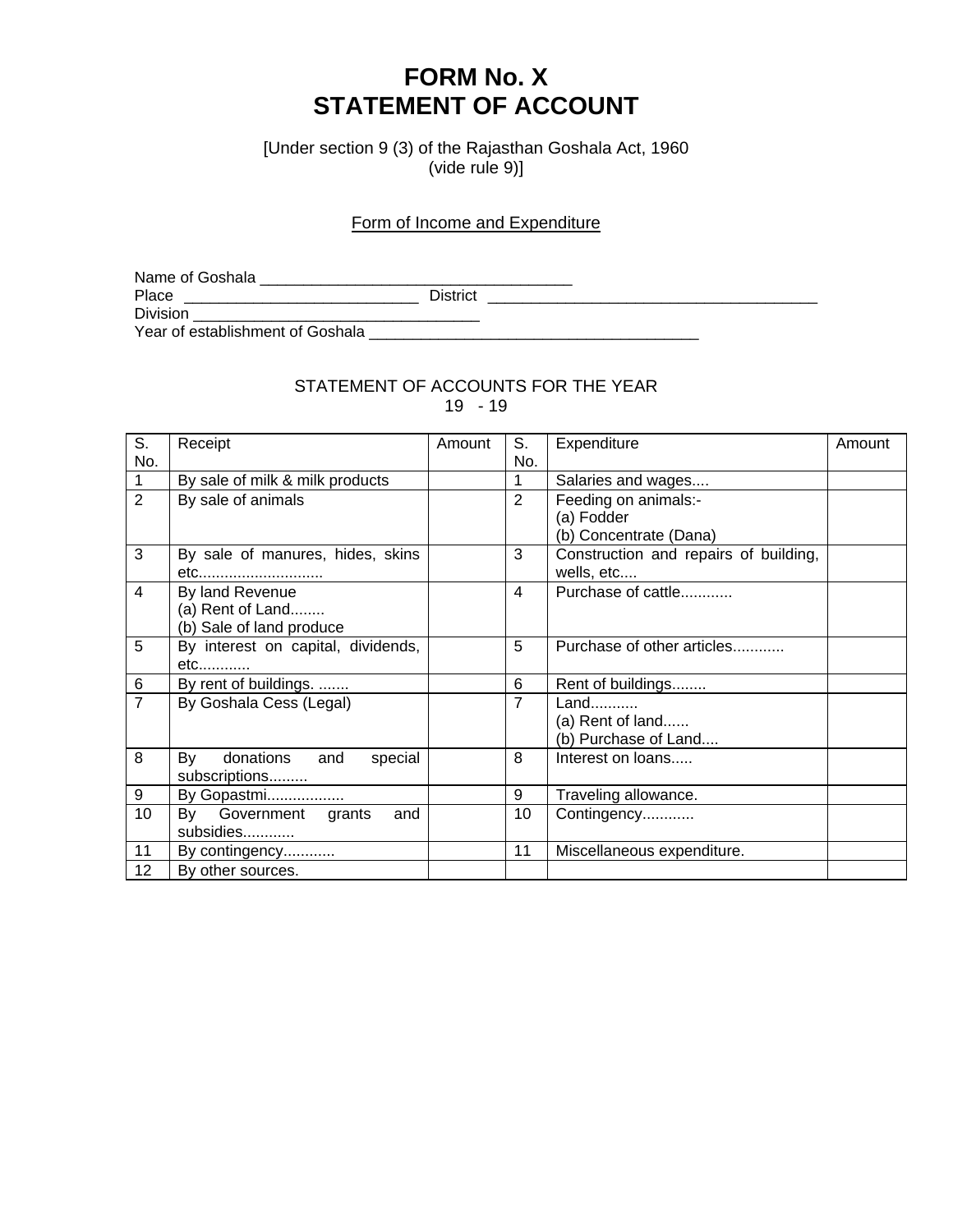# STATEMENT OF ACCOUNTS FOR THE YEAR 196 -196

| S.No. | Receipt                                                        | Amt | S.No. | Expenditure                                                 | Amt. |
|-------|----------------------------------------------------------------|-----|-------|-------------------------------------------------------------|------|
| 1     | $\overline{2}$                                                 | 3   | 4     | 5                                                           | 6    |
| 1.    | By sale of milk & milk<br>products                             |     | 1.    | Salaries and wages                                          |      |
| 2.    | By sale of animals                                             |     | 2.    | Feeding of animals<br>(a) Fodder<br>(b) Concentrates (dana) |      |
| 3.    | By sale of manure, hides.<br>Skins, etc                        |     | 3.    | Construction and repair of<br>buildings, wells etc          |      |
| 4.    | By land revenue<br>(a) Rent & Land<br>(b) Sale of land produce |     | 4.    | Purchase of cattle                                          |      |
| 5.    | By interest on capital,<br>dividends etc.                      |     | 5.    | Purchase of other articles.                                 |      |
| 6.    | By rent of buildings                                           |     | 6.    | Rent of buildings                                           |      |
| 7.    | By Goshala Cess (lagan)                                        |     | 7.    | Land<br>(a) Rent of land<br>(b) Purchase of land            |      |
| 8.    | By donations and special<br>subscriptions                      |     | 8.    | Interest on loans                                           |      |
| 9.    | By Gopastimi.                                                  |     | 9     | Travelling allowance.                                       |      |
| 10.   | By Government grants and<br>subsidies                          |     | 10    | Contingency                                                 |      |
| 11.   | By contingency                                                 |     | 11.   | Miscellaneous<br>expenditure                                |      |
| 12.   | By other sources                                               |     |       |                                                             |      |

Details of assets and liabilities:-

 $\overline{\phantom{a}}$ 

# Auditor

# Address

We do hereby certify that to the best of our knowledge & belief the above informations are correct and are in accordance with the audited Statement of Accounts.

Signature of trustees

| Signature | Designation |
|-----------|-------------|
| Signature | Designation |
| Signature | Designation |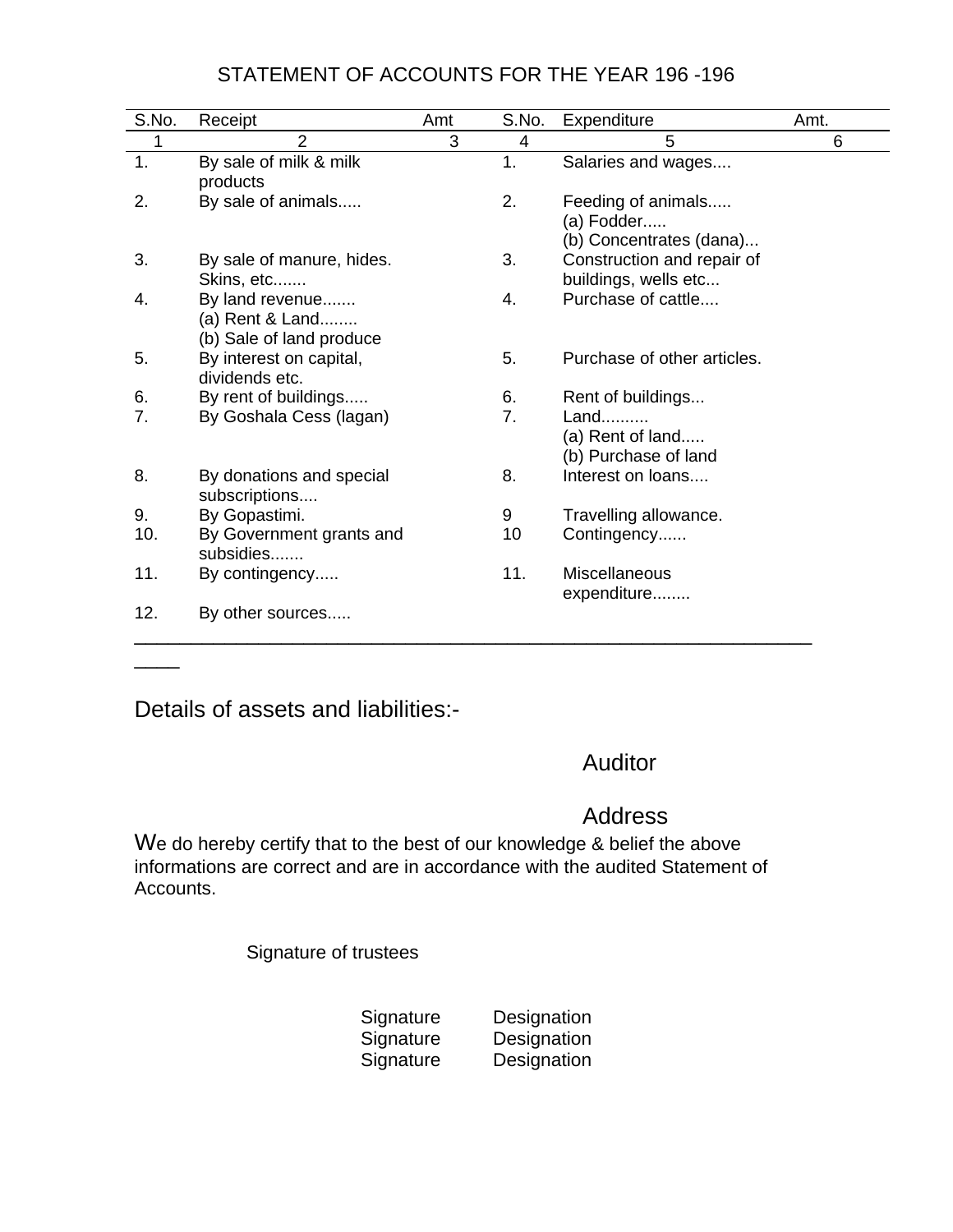# **FORM NO. XI**

# **[Under section 9(1) of the Rajasthan Goshala Act, 1960 (vide rule 10)]**

## **Audit Note**

| 1. Duration of audit |                                                                           |
|----------------------|---------------------------------------------------------------------------|
|                      |                                                                           |
|                      |                                                                           |
|                      |                                                                           |
|                      | 4. Is the Goshala affiliated with the Rajasthan State Goshala Federation? |
|                      |                                                                           |
|                      | 6. Date of submission of Audit Note to the following                      |
| Date<br>Date         |                                                                           |
| Date                 |                                                                           |

Place...................

8. List of office bearers and employees present during audit period......................................

| vv. | $-1$ | $-0.0000000000$<br>'uor.<br>-- | n.<br>'NU. | $\sim$<br>ιe | .<br>$-$<br> |
|-----|------|--------------------------------|------------|--------------|--------------|
|     |      |                                |            |              |              |

9. List of office bearers and members of the working committee

| NC<br>$\cdots$ | ____ | <u>ation</u><br>$  -$ | $- - - -$ |
|----------------|------|-----------------------|-----------|
|                |      |                       |           |

| 10. List of paid employees. |  |
|-----------------------------|--|
|-----------------------------|--|

|  | No Nam Designation Salary No Name Designation Salary |  |  |  |
|--|------------------------------------------------------|--|--|--|
|  |                                                      |  |  |  |
|  |                                                      |  |  |  |

11. Balance on the date of audit.............

12. Mention of contravention of the Act, the Rules and

Regulation....................

13. Examination of cases of contravention of the resolutions adopted by the last general meeting.

14. Examination of prescribed account and other registers and comment, if any..............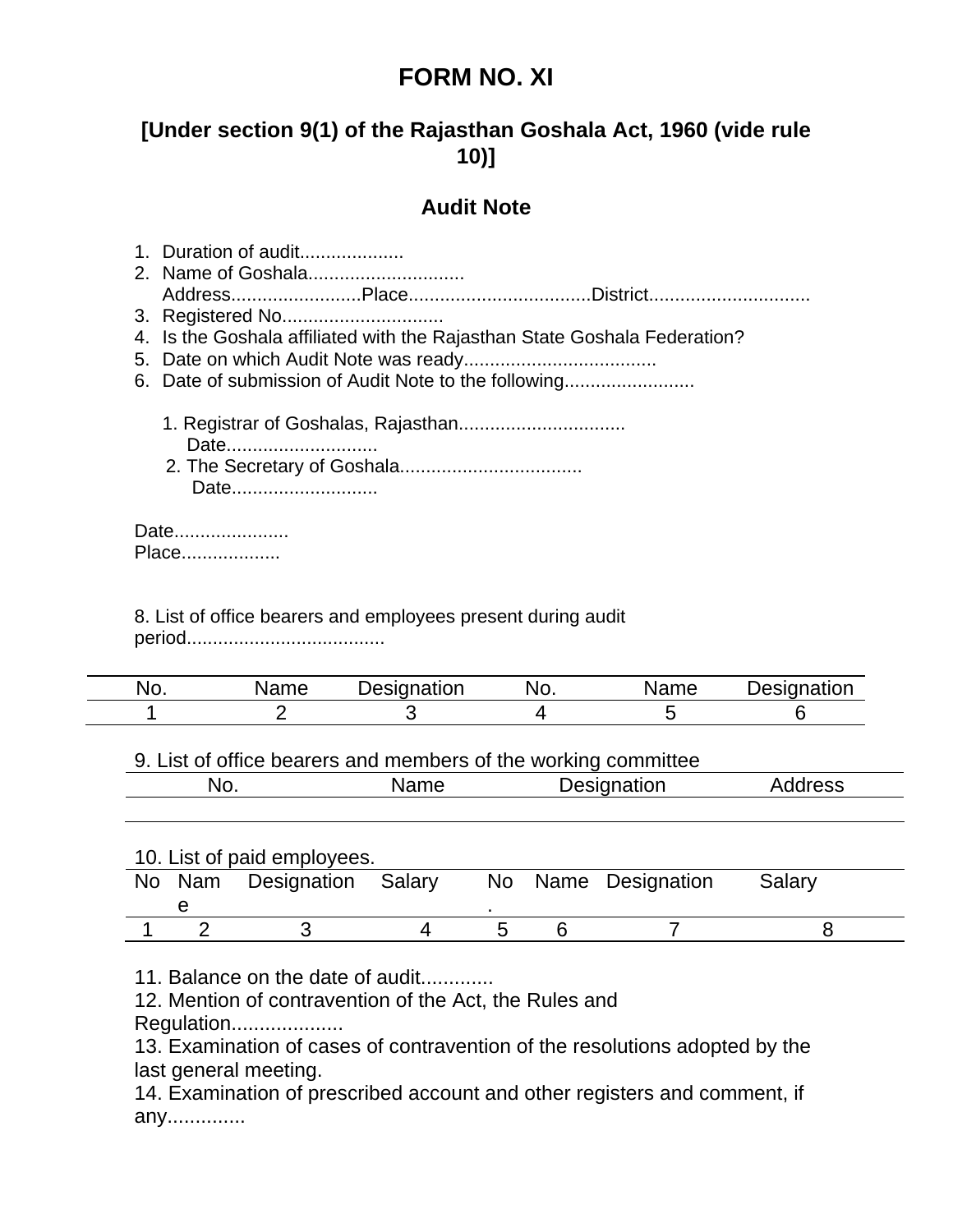15. Examination of all items of the expenditure and income including contingency, travelling allowance, etc. And mention of unauthorised items ;of expenditure with suggestions of ways, means and action for realisation of the same from persons.................................................................

16. Liabilities and assets with comments...............................

17. Verifications of the record of land, building and checking the income and expenditure in respect of them...............................

18. Full details and particulars of investment in Bank etc.......................

19. Checking of figures entered in the pass books of bank etc. And result...............................................

20. Contribution to the State Goshala Federation...........................

21. Statement of cattle............................................

| S.<br><b>No</b> | Cow        |                     | <b>Bullock</b> |                     | <b>Bull</b> |               |
|-----------------|------------|---------------------|----------------|---------------------|-------------|---------------|
|                 |            |                     |                |                     |             |               |
|                 | Productive | Un-                 | Productive     | Un-                 | Productive  | Un-Productive |
|                 | economic   | Productive  <br>Un- | economic       | Productive<br>$Un-$ | economic    | Un-economic   |
|                 |            | economic            |                | economic            |             |               |
|                 | ⌒          |                     |                | 5                   |             |               |

| Male | Female | Other<br>Animals       |                                  | Total |
|------|--------|------------------------|----------------------------------|-------|
| Calf | Calf   | Productive<br>economic | Un-<br>Productive<br>Un-economic |       |
|      |        | 10                     |                                  | イク    |

Balance from last year Gift........................... Birth..................................... Purchase..................................

| ø |  |  |  |
|---|--|--|--|
|   |  |  |  |
|   |  |  |  |

\_\_\_\_\_\_\_\_\_\_\_\_\_\_\_\_\_\_\_\_\_\_\_\_\_\_\_\_\_\_\_\_\_\_\_\_\_\_\_\_\_\_\_\_\_\_\_\_\_\_\_\_\_\_\_\_\_\_\_\_

\_\_\_\_\_\_\_\_\_\_\_\_\_\_\_\_\_\_\_\_\_\_\_\_\_\_\_\_\_\_\_\_\_\_\_\_\_\_\_\_\_\_\_\_\_\_\_\_\_\_\_\_\_\_\_\_\_\_\_\_

## Contigent\_\_\_\_\_\_\_\_\_\_\_\_\_\_\_\_\_\_\_\_\_\_\_\_\_\_\_\_\_\_\_\_\_\_\_\_\_\_\_\_\_\_\_\_\_\_\_\_\_\_\_\_

 $\overline{a}$ 2-

 $\overline{a}$